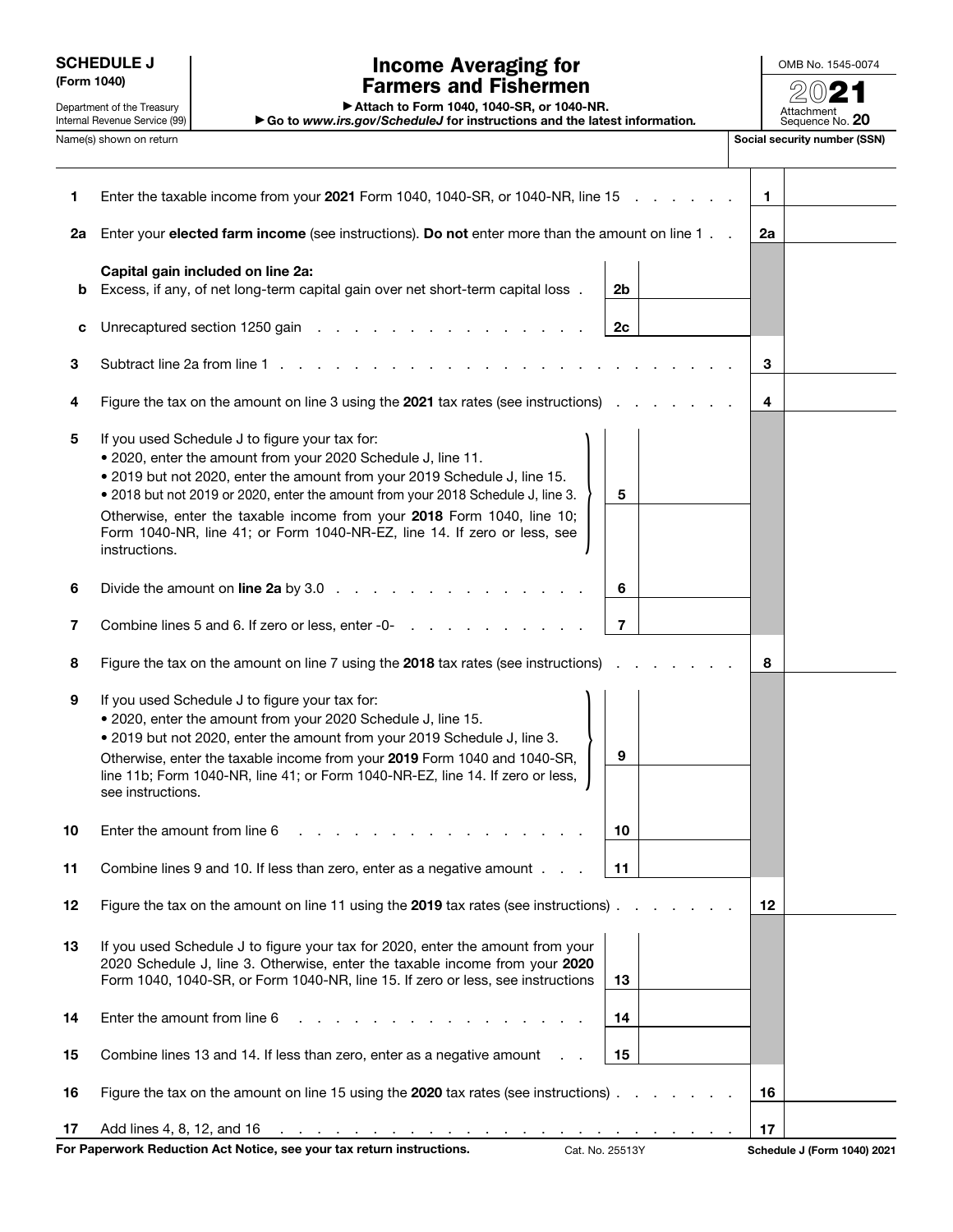| 18 | Amount from line 17                                                                                                                                                                                                                                                                                                                                                                                              | 18 |  |
|----|------------------------------------------------------------------------------------------------------------------------------------------------------------------------------------------------------------------------------------------------------------------------------------------------------------------------------------------------------------------------------------------------------------------|----|--|
| 19 | If you used Schedule J to figure your tax for:<br>. 2020, enter the amount from your 2020 Schedule J, line 12.<br>. 2019 but not 2020, enter the amount from your 2019 Schedule J, line 16.<br>. 2018 but not 2019 or 2020, enter the amount from your 2018 Schedule J,<br>19<br>line 4.<br>Otherwise, enter the tax from your 2018 Form 1040, line 11a; Form 1040-NR,<br>line 42;* or Form 1040-NR-EZ, line 15. |    |  |
| 20 | If you used Schedule J to figure your tax for:<br>. 2020, enter the amount from your 2020 Schedule J, line 16.<br>. 2019 but not 2020, enter the amount from your 2019 Schedule J, line 4.<br>Otherwise, enter the tax from your 2019 Form 1040 and 1040-SR, line 12a;*<br>Form 1040-NR, line 42;* or Form 1040-NR-EZ, line 15.<br>20                                                                            |    |  |
| 21 | If you used Schedule J to figure your tax for 2020, enter the amount from your<br>2020 Schedule J, line 4. Otherwise, enter the tax from your 2020 Form 1040,<br>21                                                                                                                                                                                                                                              |    |  |
|    | * Only include tax reported on this line that is imposed by section 1 of the Internal Revenue Code (see<br>instructions).                                                                                                                                                                                                                                                                                        |    |  |
| 22 | Add lines 19 through 21                                                                                                                                                                                                                                                                                                                                                                                          | 22 |  |
| 23 | <b>Tax.</b> Subtract line 22 from line 18. Also include this amount on Form 1040, 1040-SR, or 1040-NR,<br>$line 16$ .                                                                                                                                                                                                                                                                                            | 23 |  |
|    | Caution: Your tax may be less if you figure it using the 2021 Tax Table, Tax Computation Worksheet,<br>Qualified Dividends and Capital Gain Tax Worksheet, or Schedule D Tax Worksheet. Attach Schedule<br>J only if you are using it to figure your tax.                                                                                                                                                        |    |  |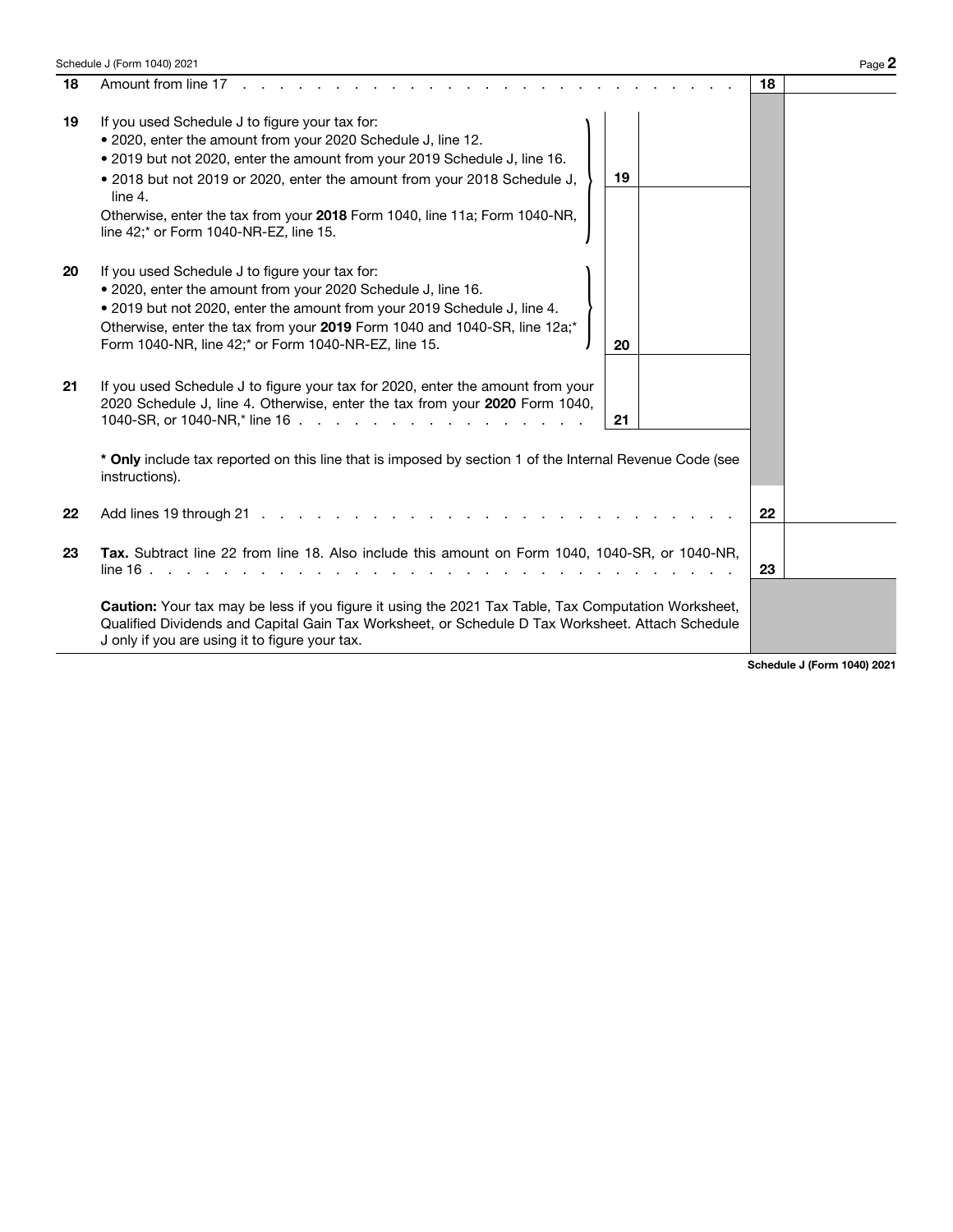

# **2021 Instructions for Schedule J**

### **Income Averaging for Farmers and Fishermen**

Section references are to the Internal Revenue Code unless otherwise noted.

#### **Future Developments**

For the latest information about developments related to Schedule J (Form 1040) and its instructions, such as legislation enacted after they were published, go to *[IRS.gov/ScheduleJ](https://www.irs.gov/schedulej)*.

#### **General Instructions**

#### **Prior Year Tax Returns**

You may need copies of your original or amended income tax returns for 2018, 2019, and 2020 to figure your tax on Schedule J.

If you need copies of your tax returns, use Form 4506. There is a fee for each return requested. See Form 4506 for the fee amount. If your main home, principal place of business, or tax records are located in a federally declared disaster area, this fee will be waived. If you want a free transcript of your tax return or account, use Form 4506-T. See your Instructions for Form 1040 to find out how to get these forms.

Keep a copy of your 2021 income tax return to use for income averaging in 2022, 2023, or 2024.

#### **Definitions**

**Farming business.** A farming business is the trade or business of cultivating land or raising or harvesting any agricul-

Use Schedule J (Form 1040) to elect to figure your 2021 income tax by averaging, over the previous 3 years (base years), all or part of your 2021 taxable income from your trade or business of farming or fishing. This election may give you a lower tax if your 2021 income from farming or fishing is high and your taxable income for 1 or more of the 3 prior years was low.

In order to qualify for this election, you aren't required to have been in the business of farming or fishing during any of the base years.

You may elect to average farming or fishing income even if your filing status wasn't the same in the election year and the base years.

This election doesn't apply when figuring your alternative minimum tax on Form 6251. Also, you don't have to refigure, because of this election, the tax liability of any minor child who was required to use your tax rates in the prior years.

tural or horticultural commodity. This includes:

1. Operating a nursery or sod farm;

2. Raising or harvesting of trees bearing fruits, nuts, or other crops;

3. Raising ornamental trees (but not evergreen trees that are more than 6 years old when severed from the roots);

4. Raising, shearing, feeding, caring for, training, and managing animals; and

5. Leasing land to a tenant engaged in a farming business, but only if the lease payments are (a) based on a share of the tenant's production (not a fixed amount), and (b) determined under a written agreement entered into before the tenant begins significant activities on the land.

A farming business doesn't include:

• Contract harvesting of an agricultural or horticultural commodity grown or raised by someone else, or

• Merely buying or reselling plants or animals grown or raised by someone else.

**Fishing business.** A fishing business is the trade or business of fishing in which the fish harvested, either in whole or in part, are intended to enter commerce or enter commerce through sale, barter, or trade. This includes:

1. The catching, taking, or harvesting of fish;

2. The attempted catching, taking, or harvesting of fish;

3. Any other activity which can reasonably be expected to result in the catching, taking, or harvesting of fish;

4. Any operations at sea in support of, or in preparation for, any activity described in (1) through (3) above;

5. Leasing a fishing vessel, but only if the lease payments are (a) based on a share of the catch (or a share of the proceeds from the sale of the catch) from the lessee's use of the vessel in a fishing business (not a fixed payment), and (b) determined under a written lease entered into before the lessee begins any significant fishing activities resulting in the catch; and

6. Compensation as a crew member on a vessel engaged in a fishing business, but only if the compensation is based on a share of the catch (or a share of the proceeds from the sale of the catch).

The word "fish" means finfish, mollusks, crustaceans, and all other forms of marine animal and plant life other than marine mammals and birds.

A fishing business doesn't include any scientific research activity conducted by a scientific research vessel.

*Settlement from Exxon Valdez litigation.* You will be treated as engaged in a fishing business with respect to any qualified settlement income you received if either of the following applies.

1. You were a plaintiff in the civil action *In re Exxon Valdez,* No.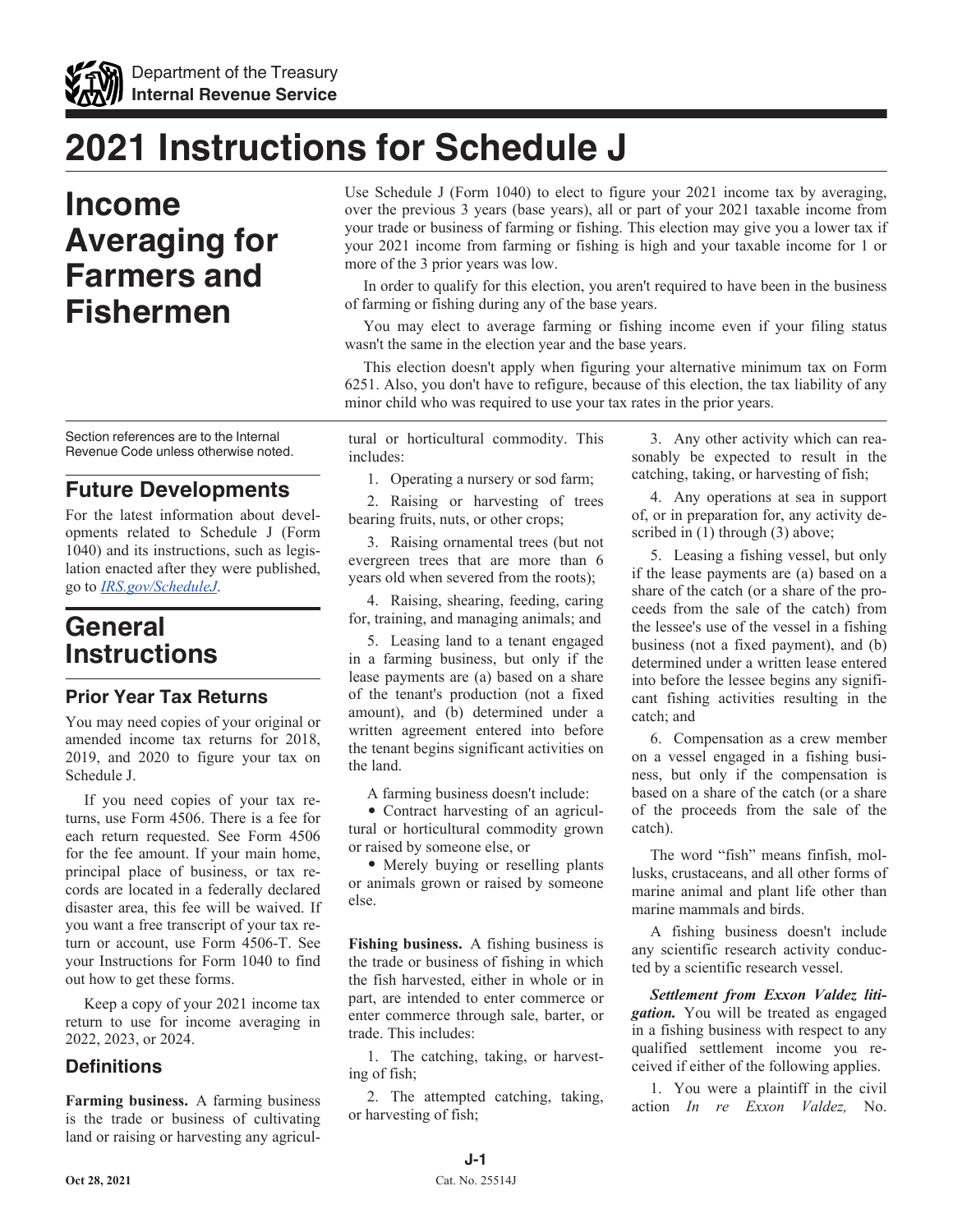89-095-CV (HRH) (Consolidated) (D. Alaska).

2. All of the following apply.

a. You were a beneficiary of a plaintiff described in (1) above.

b. You acquired the right to receive qualified settlement income from that plaintiff.

c. You were the spouse or an immediate relative of that plaintiff.

Qualified settlement income is any taxable interest and punitive damage awards you received (whether as lump sums or periodic payments) in connection with the Exxon Valdez civil action described above. Qualified settlement income includes all such awards, whether received before or after the judgment and whether related to a settlement or a judgment.

#### **Additional Information**

See Pub. 225 and Regulations section 1.1301-1 for more information.

#### **Specific Instructions**

#### **Line 2a**

#### **Elected Farm Income**

To figure your elected farm income, first figure your taxable income from farming or fishing. This includes all income, gains, losses, and deductions attributable to your farming or fishing business. If you conduct both farming and fishing businesses, you must figure your elected farm income by combining income, gains, losses, and deductions attributable to your farming and fishing businesses.

Elected farm income also includes any gain or loss from the sale or other disposition of property regularly used in your farming or fishing business for a substantial period of time. However, if such gain or loss is realized after cessation of the farming or fishing business, the gain or loss is treated as attributable to a farming or fishing business only if the property is sold within a reasonable time after cessation of the farming or fishing business. A sale or other disposition within 1 year of the cessation is considered to be within a reasonable time.

Elected farm income doesn't include income, gain, or loss from the sale or other disposition of land or from the sale of development rights, grazing rights, and other similar rights.

You should find your income, gains, losses, and deductions from farming or fishing reported on different tax forms, such as:

• 2021 Form 1040 or 1040-SR, line 1, or Form 1040-NR, line 1a, income from wages and other compensation you received (a) as a shareholder in an S corporation engaged in a farming or fishing business, or (b) as a crew member on a vessel engaged in a fishing business (but see *Fishing business*, earlier);

• 2021 Schedule 1 (Form 1040), line 8z, income from Exxon Valdez litigation;

• 2021 Schedule 1 (Form 1040), line 15, deductible part of self-employment tax, but only to the extent that deduction is attributable to your farming or fishing business;

• 2021 Form 1040, 1040-SR, or 1040-NR, line 15, CCF reduction, except to the extent that any earnings (without regard to the carryback of any net operating or net capital loss) from the operation of agreement vessels in the fisheries of the United States or in the foreign or domestic commerce of the United States aren't attributable to your fishing business;

- Schedule C:
- Schedule D;
- Schedule E, Part II;
- Schedule F;
- Form 4797;
- Form 4835;

• Form 8903, Domestic Production Activities Deduction, but only to the extent that deduction is attributable to your farming or fishing business; and

• Form 8949.

Your elected farm income is the amount of your taxable income from farming or fishing that you elect to include on line 2a.

*You don't have to include all of your taxable income from farm-***TIP** *ing or fishing on line 2a. It may be to your advantage to include less than the entire amount, depending on how the amount you include on line 2a affects your tax bracket for the current and prior 3 tax years.*

The excess farm loss rules don't apply for tax years beginning after 2017. The excess business loss disallowance rule replaces the limitation on excess farm loss. Your elected farm income can't include excess business losses. See the Instructions for Schedule F (Form 1040) and Form 461.

Your elected farm income can't exceed your taxable income.

#### **Lines 2b and 2c**

Complete lines 2b and 2c if the amount of your elected farm income on line 2a includes net capital gain. Net capital gain is the excess, if any, of net long-term capital gain over net short-term capital loss.

**Line 2b.** Enter on line 2b the portion of your elected farm income on line 2a treated as a net capital gain. The amount you enter on line 2b can't exceed the **smaller** of your total net capital gain or the net capital gain attributable to your farming or fishing business.

**Line 2c.** Enter on line 2c the **smaller** of line 2b or the unrecaptured section 1250 gain attributable to your farming or fishing business, if any.

#### **Line 4**

Figure the tax on the amount on line 3 using:

• The 2021 Tax Table, Tax Computation Worksheet, or Qualified Dividends and Capital Gain Tax Worksheet from the 2021 Instructions for Form 1040 or the 2021 Instructions for Form 1040-NR;

• The 2021 Foreign Earned Income Tax Worksheet from the 2021 Instructions for Form 1040; or

• The Schedule D Tax Worksheet in the 2021 Instructions for Schedule D.

Enter the tax on line 4.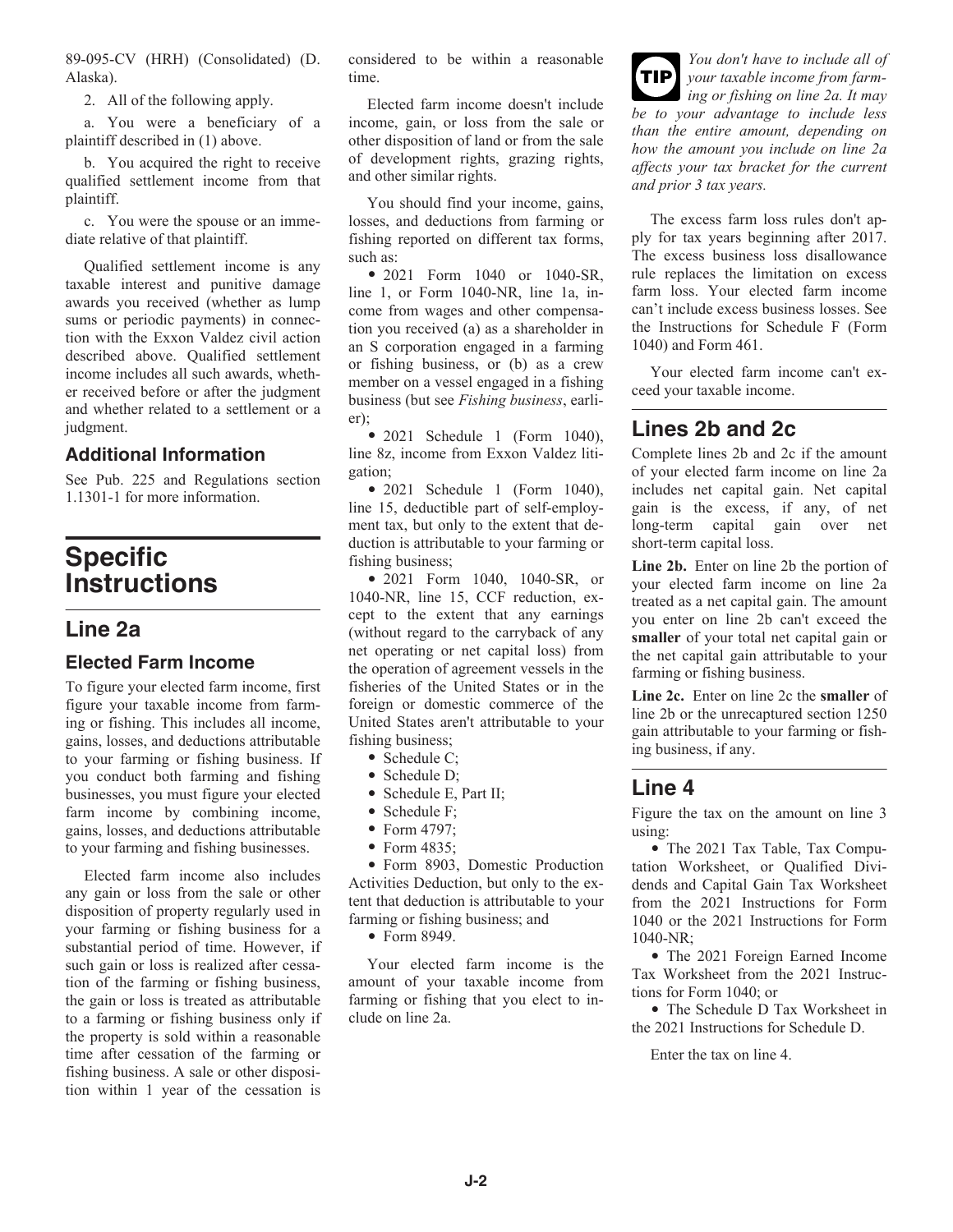If you used Schedule J to figure your tax for:

• 2020 (that is, you entered the amount from the 2020 Schedule J, line 23, on your 2020 Form 1040 or 1040-SR, line 16; on your 2020 Form 1040-NR, line 16; or on your 2020 Form 1040-X, line 6), enter on line 5 the amount from your 2020 Schedule J, line 11;

• 2019 but not 2020, enter on line 5 the amount from your 2019 Schedule J, line 15; or

• 2018 but not 2019 or 2020, enter on line 5 the amount from your 2018 Schedule J, line 3.

If you figured your tax for 2018, 2019, and 2020 without using Schedule J, enter on line 5 the taxable income from your 2018 tax return (or as previously adjusted by the IRS, or corrected on an amended return). But if that amount is zero or less, complete the 2018 Taxable Income Worksheet to figure the amount to enter on line 5.

If you didn't file a tax return for 2018, use the amount you would have reported as your taxable income had you been required to file a tax return. Be sure to keep all your records for 2018 for at least 3 years after April 15, 2022, (or the date you file your 2021 tax return, if later).

#### **Instructions for 2018 Taxable Income Worksheet**

**Line 2.** Any net capital loss deduction on your 2018 Schedule D, line 21, isn't allowed for income averaging purposes to the extent it didn't reduce your capital loss carryover to 2019. This could happen if the taxable income—shown on your 2018 Form 1040, line 10, your 2018 Form 1040NR-EZ, line 14, or your 2018 Form 1040NR, line 41 (or as previously adjusted)—was less than zero. Enter on line 2 the amount by which your 2018 capital loss carryover to 2019 (the sum of your short- and long-term capital loss carryovers) exceeds the excess of the loss on your 2018 Schedule D, line 16, over the loss on your 2018 Schedule D, line 21. If you had any net operating loss (NOL) carrybacks to 2018, be sure you refigured your 2018 capital loss carryover to 2019.

**Line 3.** If you had an NOL for 2018, enter the amount of that NOL from the 2018 Form 1045, Schedule A, line 25, you filed with Form 1045 or Form 1040X. If you didn't have an NOL for 2018, enter the portion, if any, of the NOL carryovers and carrybacks to 2018 that weren't used in 2018 and were carried to years after 2018.

*Example.* John Farmington, who is single, didn't use income averaging for 2018, 2019, or 2020. For 2021, John has \$18,000 of elected farm income on Schedule J, line 2a. The taxable income on his 2018 Form 1040, line 10, is \$850. However, John had a \$14,700 NOL for 2019, \$9,000 of which was remaining to carry to 2018 after the NOL was carried back to 2017. To complete line 1 of the 2018 Taxable Income Worksheet, John combines the \$9,000 NOL deduction with the \$850 from his 2018 Form 1040, line 10. The result is a negative \$8,150, John's 2018 taxable income, which he enters as a positive amount on line 1 of the 2018 Taxable Income Worksheet.

When John filed his 2018 tax return, he had a \$3,000 net capital loss deduction on Schedule D, line 21 (which was also entered on Schedule 1 (Form 1040), line 13); a \$7,000 loss on Schedule D, line 16; and a \$4,000 capital loss carryover to 2019. However, when John carried back the 2019 NOL (\$9,000 of which was carried to 2018), he refigured his 2018 capital loss carryover to 2019 as \$7,000. John adds the \$3,000 from Schedule D, line 21, and the \$7,000 capital loss carryover. He subtracts from the \$10,000 result the \$7,000 loss on his Schedule D, line 16, and enters \$3,000 on line 2 of the worksheet.

John had \$850 of taxable income in 2018 that reduced the 2019 NOL carryback. The \$3,000 net capital loss deduction reduced the amount of the 2019 NOL carryback. As a result, only \$5,150  $($9,000 - $850 - $3,000 = $5,150)$  was available to carry to 2020 and later years, as shown on his 2019 Form 1045, Schedule B, line 10. John enters the \$5,150 on line 3 of the worksheet, and \$8,150 (\$5,150 plus the \$3,000 line 2 amount) on line 4. He then subtracts the \$8,150 from the \$8,150 on line 1 and enters the result, \$0, on line 5 of the worksheet. He enters a negative \$0 on Schedule J, line 5. He combines that amount with the \$6,000 on Schedule J, line 6, and enters \$6,000 on Schedule J, line 7.

#### **Line 8**

If line 7 is zero, enter -0- on line 8. Otherwise, figure the tax on the amount on line 7 using:

• The 2018 Tax Rate Schedules below;

• The 2018 Qualified Dividends and Capital Gain Tax Worksheet, later;

• The 2018 Schedule D Tax Worksheet in the 2018 Schedule D instructions (but use the 2018 Tax Rate Schedules below when figuring the tax on lines 34 and 36 of the Schedule D Tax Worksheet); or

• The 2018 Foreign Earned Income Tax Worksheet, later.

If your elected farm income includes net capital gain, you must use the 2018 Schedule D Tax Worksheet to figure the tax on the amount on line 7. However, if you filed Form 2555 or 2555-EZ for 2018, you must first complete the 2018 Foreign Earned Income Tax Worksheet, and then use the 2018 Schedule D Tax Worksheet to figure the tax on the amount on line 3 of the Foreign Earned Income Tax Worksheet.

When completing the Schedule D Tax Worksheet, you must allocate 1/3 of the amount on Schedule J, line 2b (and 1/3 of the amount on line 2c, if any) to 2018. If for 2018 you had a capital loss that resulted in a capital loss carryover to 2019, don't reduce the elected farm income allocated to 2018 by any part of the carryover.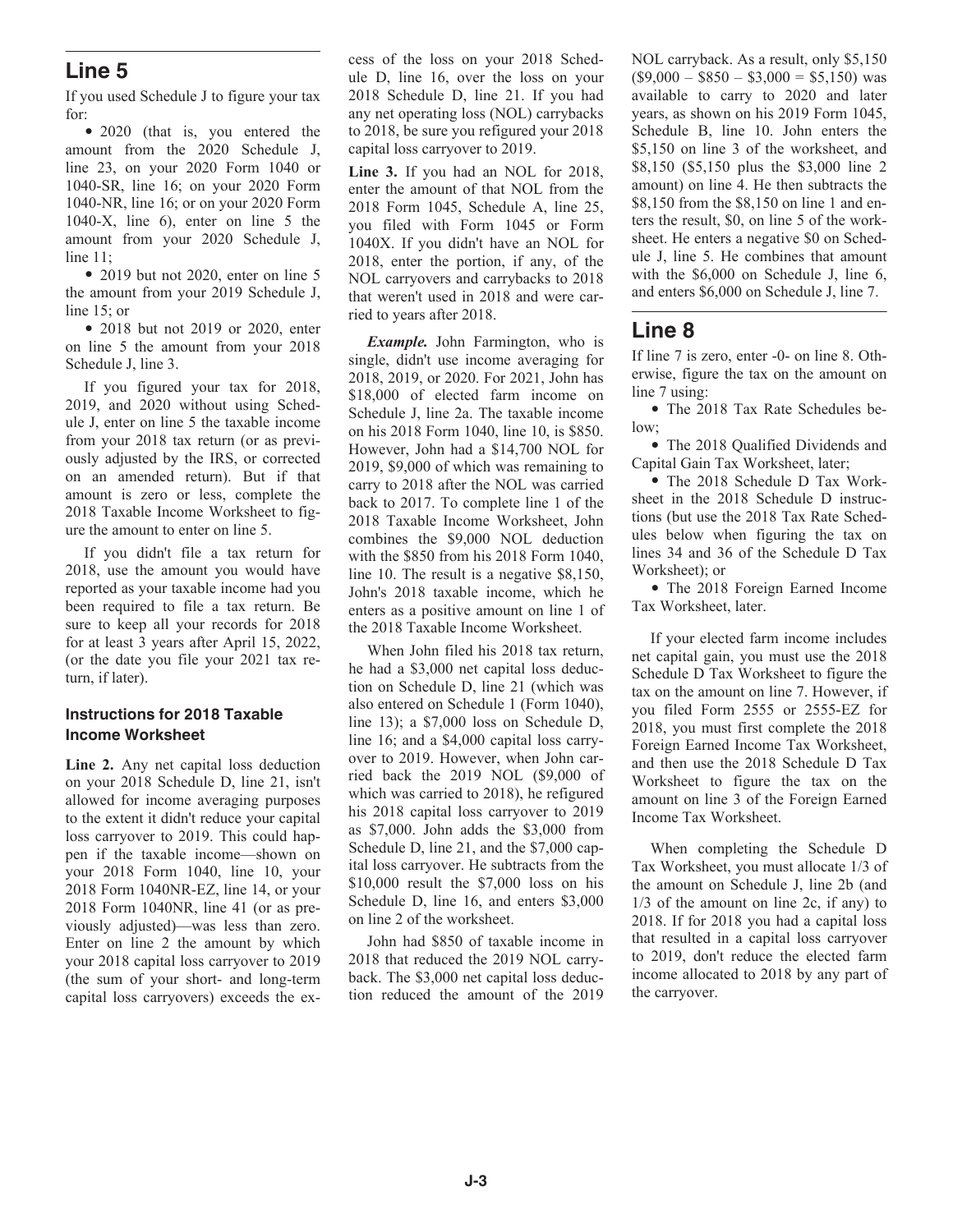#### **2018 Taxable Income Worksheet-Line 5**

| Keep for Your Records |  |
|-----------------------|--|

| Complete this worksheet if you <b>didn't</b> use Schedule J to figure your tax for 2019 and 2020 and your 2018 taxable income was zero or<br>less. See the instructions for Line 5 before completing this worksheet.                                                |  |
|---------------------------------------------------------------------------------------------------------------------------------------------------------------------------------------------------------------------------------------------------------------------|--|
| 1. Figure the taxable income from your 2018 tax return (or as previously adjusted) without limiting it to<br>zero. If you had an NOL for 2018, <b>don't</b> include any NOL carryovers or carrybacks to 2018. Enter the                                             |  |
| 2. If there is a loss on your 2018 Schedule D, line 21, add that loss (as a positive<br>amount) and your 2018 capital loss carryover to 2019. Subtract from that sum the<br>amount of the loss on your 2018 Schedule D, line 16, and enter the result $\dots \dots$ |  |
| 3. If you had an NOL for 2018, enter it as a positive amount. Otherwise, enter as a<br>positive amount the portion, if any, of the NOL carryovers and carrybacks to 2018<br>that weren't used in 2018 and were carried to years after 2018                          |  |
| 4. Add lines 2 and 3                                                                                                                                                                                                                                                |  |
|                                                                                                                                                                                                                                                                     |  |

#### **2018 Tax Rate Schedules—Line 8**

|                                                     |                    | <b>Schedule X—Use if your 2018 filing status was Single or you</b><br>checked filing status box 2 on Form 1040NR.       |                                   |        |                           |                                                |                    | or you checked filing status box 5 on Form 1040NR.               |                 |     | Schedule Y-2—Use if your 2018 filing status was Married filing separately |
|-----------------------------------------------------|--------------------|-------------------------------------------------------------------------------------------------------------------------|-----------------------------------|--------|---------------------------|------------------------------------------------|--------------------|------------------------------------------------------------------|-----------------|-----|---------------------------------------------------------------------------|
| <b>If</b><br>Schedule J,<br>$line 7$ is:<br>$Over-$ | But not<br>$over-$ | Enter on<br>Schedule J.<br>line 8                                                                                       |                                   |        | of the<br>amount<br>over- | If<br>Schedule J.<br>line $7$ is:<br>$Over-$   | But not<br>$over-$ | Enter on<br>Schedule J.<br>line 8                                |                 |     | of the amount<br>$over-$                                                  |
| \$0                                                 | \$9,525            | .                                                                                                                       |                                   | 10%    | \$0                       | \$0                                            | \$9,525            | .                                                                |                 | 10% | \$0                                                                       |
| 9,525                                               | 38,700             | \$952.50                                                                                                                | $\hspace{0.1mm} + \hspace{0.1mm}$ | 12%    | 9,525                     | 9,525                                          | 38,700             | \$952.50                                                         | $\! + \!\!\!\!$ | 12% | 9,525                                                                     |
| 38,700                                              | 82,500             | 4,453.50                                                                                                                | $^+$                              | 22%    | 38,700                    | 38,700                                         | 82,500             | 4,453.50                                                         | $^{+}$          | 22% | 38,700                                                                    |
|                                                     | 82,500 157,500     | 14,089.50                                                                                                               | $^+$                              | 24%    | 82,500                    |                                                | 82,500 157,500     | 14,089.50                                                        | $\! + \!\!\!\!$ | 24% | 82,500                                                                    |
|                                                     | 157,500 200,000    | 32,089.50                                                                                                               | $^+$                              | 32%    | 157,500                   |                                                | 157,500 200,000    | 32,089.50                                                        | $\! + \!\!\!\!$ | 32% | 157,500                                                                   |
|                                                     | 200,000 500,000    | 45,689.50                                                                                                               |                                   | 35%    | 200,000                   |                                                | 200,000 300,000    | 45,689.50                                                        | $\! + \!\!\!\!$ | 35% | 200,000                                                                   |
|                                                     | $500,000$          | 150,689.50                                                                                                              | $+$                               | 37%    | 500,000                   | 300,000                                        | .                  | 80,689.50                                                        | $+$             | 37% | 300,000                                                                   |
|                                                     |                    |                                                                                                                         |                                   |        |                           |                                                |                    |                                                                  |                 |     |                                                                           |
| status box 5 or 6 on Form 1040NR.                   |                    | Schedule Y-1—Use if your 2018 filing status was Married<br>filing jointly or Qualifying widow(er) or you checked filing |                                   |        |                           |                                                |                    | Schedule Z—Use if your 2018 filing status was Head of household. |                 |     |                                                                           |
| If<br>Schedule J.<br>line $7$ , is<br>$Over-$       | But not<br>$over-$ | Enter on<br>Schedule J,<br>line 8                                                                                       |                                   |        | of the<br>amount<br>over- | If<br>Schedule J.<br>line $7$ , is:<br>$Over-$ | But not<br>$over-$ | Enter on<br>Schedule J,<br>line 8                                |                 |     | of the amount<br>$over-$                                                  |
|                                                     | \$0 \$19,050       | .                                                                                                                       |                                   | $10\%$ | \$0                       |                                                | \$0 \$13,600       | .                                                                |                 | 10% | \$0                                                                       |
| 19,050                                              | 77,400             | \$1,905.00                                                                                                              |                                   | 12%    | 19,050                    | 13,600                                         | 51,800             | \$1,360.00                                                       |                 | 12% | 13,600                                                                    |
|                                                     | 77,400 165,000     | 8,907.00                                                                                                                | $\! + \!\!\!\!$                   | 22%    | 77,400                    | 51,800                                         | 82,500             | 5,944.00                                                         | $\! + \!\!\!\!$ | 22% | 51,800                                                                    |
|                                                     | 165,000 315,000    | 28,179.00                                                                                                               | $^+$                              | 24%    | 165,000                   |                                                | 82,500 157,500     | 12,698.00                                                        | $\! + \!\!\!\!$ | 24% | 82,500                                                                    |
|                                                     | 315,000 400,000    | 64,179.00                                                                                                               | $^+$                              | 32%    | 315,000                   |                                                | 157,500 200,000    | 30,698.00                                                        | $\! + \!\!\!\!$ | 32% | 157,500                                                                   |
|                                                     | 400,000 600,000    | 91,379.00                                                                                                               | $\! + \!\!\!\!$                   | 35%    | 400,000                   |                                                | 200,000 500,000    | 44,298.00                                                        | $^{+}$          | 35% | 200,000                                                                   |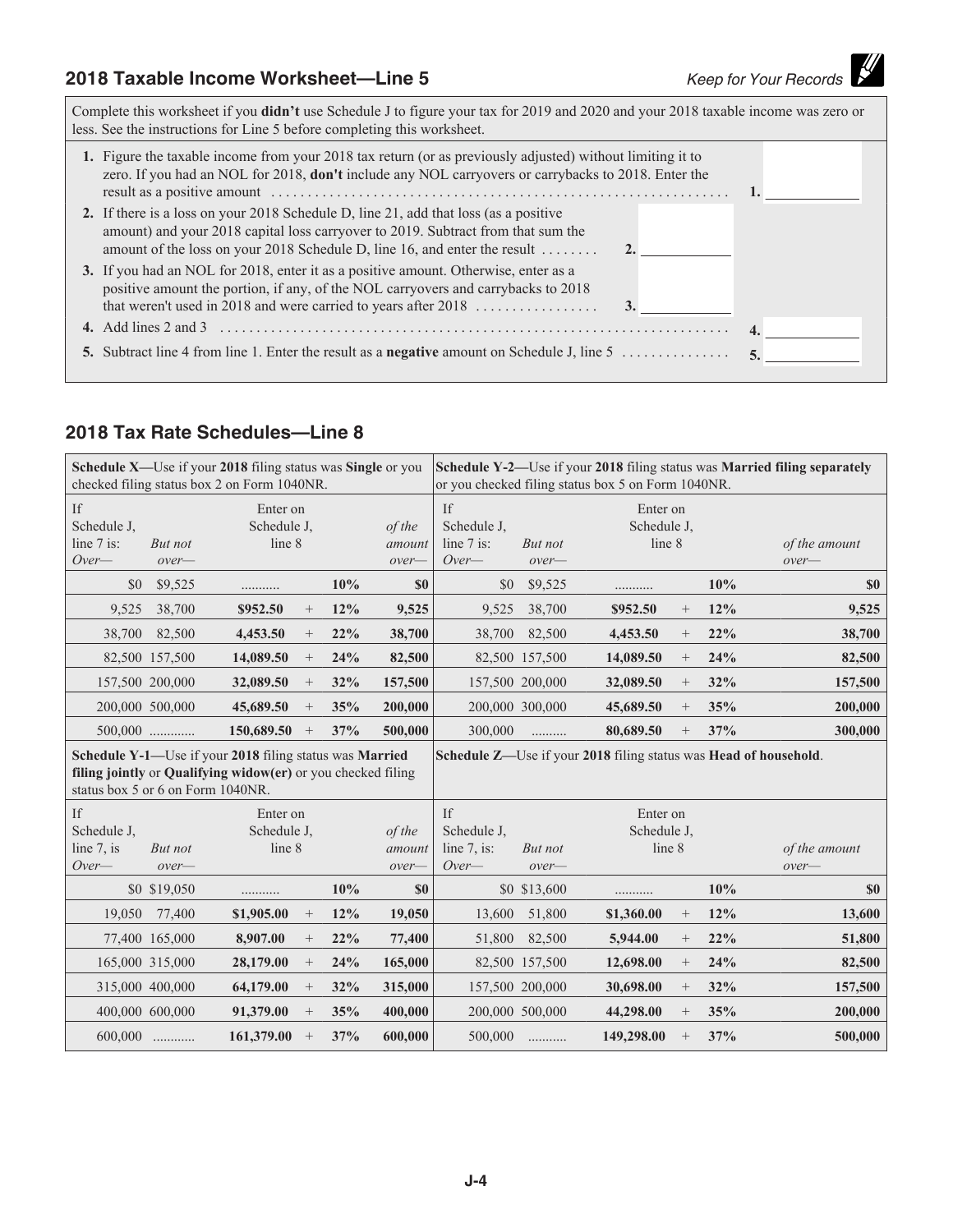# **2018 Qualified Dividends and Capital Gain Tax Worksheet—Line 8** *Keep for Your Records*

|     | Use this worksheet only if both of the following apply.<br>• Your elected farm income on your 2021 Schedule J, line 2a, doesn't include any net capital gain.<br>• You (a) entered qualified dividends on your 2018 Form 1040, line 3a, or 2018 Form 1040NR, line 10b; (b) entered capital gain distributions<br>directly on your 2018 Schedule 1 (Form 1040), line 13, or your 2018 Form 1040NR, line 14, and weren't required to file Schedule D; or (c) filed<br>Schedule D in 2018 and you answered "Yes" on lines 17 and 20 of that Schedule D. |
|-----|------------------------------------------------------------------------------------------------------------------------------------------------------------------------------------------------------------------------------------------------------------------------------------------------------------------------------------------------------------------------------------------------------------------------------------------------------------------------------------------------------------------------------------------------------|
| 1.  | Amount from your 2021 Schedule J, line 7. If for 2018 you filed Form 2555 or 2555-EZ,                                                                                                                                                                                                                                                                                                                                                                                                                                                                |
| 2.  | Amount from your 2018 Form 1040, line 3a* (or your 2018 Form                                                                                                                                                                                                                                                                                                                                                                                                                                                                                         |
| 3.  | Did you file Schedule D in 2018?*                                                                                                                                                                                                                                                                                                                                                                                                                                                                                                                    |
|     | Yes. Enter the smaller of line 15 or 16 of your 2018<br>Schedule D, but don't enter less than -0-.<br>3.                                                                                                                                                                                                                                                                                                                                                                                                                                             |
|     | Enter the amount from your 2018 Schedule 1 (Form $\left\{\n\cdot\right\}$<br>No. 1040), line 13 or 2018 Form 1040NR line 14.                                                                                                                                                                                                                                                                                                                                                                                                                         |
| 4.  |                                                                                                                                                                                                                                                                                                                                                                                                                                                                                                                                                      |
| 5.  |                                                                                                                                                                                                                                                                                                                                                                                                                                                                                                                                                      |
| 6.  |                                                                                                                                                                                                                                                                                                                                                                                                                                                                                                                                                      |
| 7.  |                                                                                                                                                                                                                                                                                                                                                                                                                                                                                                                                                      |
| 8.  | Enter one of the following three amounts depending on your<br>filing status.                                                                                                                                                                                                                                                                                                                                                                                                                                                                         |
|     | • \$38,600 if single or married filing separately, or if you checked                                                                                                                                                                                                                                                                                                                                                                                                                                                                                 |
|     | filing status box 1, $2, 3, 4$ , or 5 on Form $1040NR$ .                                                                                                                                                                                                                                                                                                                                                                                                                                                                                             |
|     | checked filing status box 6 on Form 1040NR.<br>• $$51.700$ if head of household.                                                                                                                                                                                                                                                                                                                                                                                                                                                                     |
| 9.  | Enter the smaller of line 1 or line 8 $\ldots$ $\ldots$ $\ldots$ $\ldots$ $\ldots$ $\ldots$ $\ldots$ $\ldots$ 9.                                                                                                                                                                                                                                                                                                                                                                                                                                     |
| 10. |                                                                                                                                                                                                                                                                                                                                                                                                                                                                                                                                                      |
| 11. | <u> Albanya (Albanya)</u>                                                                                                                                                                                                                                                                                                                                                                                                                                                                                                                            |
| 12. | <u> Albanya (Albanya)</u>                                                                                                                                                                                                                                                                                                                                                                                                                                                                                                                            |
| 13. | <b>Contract Contract Contract</b>                                                                                                                                                                                                                                                                                                                                                                                                                                                                                                                    |
| 14. | <u> 1999 - Johann Barnett, f</u>                                                                                                                                                                                                                                                                                                                                                                                                                                                                                                                     |
| 15. | Enter one of the following amounts depending on your filing status.                                                                                                                                                                                                                                                                                                                                                                                                                                                                                  |
|     | • \$425,800 if single, or if you checked filing status box $2$ on Form<br>1040NR.                                                                                                                                                                                                                                                                                                                                                                                                                                                                    |
|     | UNK. • \$239,500 if married filing separately, or if you checked filing status $\left\{\n\begin{array}{ccc}\n1. & 1. & 1. & \dots & 1. & \dots & 1. & \dots & 1. & \dots & 1. & \dots & 1. & \dots & 1. & \dots & 1. & \dots & 1. & \dots & 1. & \dots & 1. & \dots & 1. & \dots & 1. & \dots & 1. & \dots & 1. & \dots & 1. & \dots & 1. & \dots & 1.$<br>box $5$ on Form $1040NR$ .                                                                                                                                                                |
|     | • \$479,000 if married filing jointly or qualifying widow(er), or if you                                                                                                                                                                                                                                                                                                                                                                                                                                                                             |
|     | checked filing status box 5 or 6 on Form 1040NR.<br>• \$452,400 if head of household.                                                                                                                                                                                                                                                                                                                                                                                                                                                                |
| 16. |                                                                                                                                                                                                                                                                                                                                                                                                                                                                                                                                                      |
| 17. | the company of the company of                                                                                                                                                                                                                                                                                                                                                                                                                                                                                                                        |
| 18. | Subtract line 17 from line 16. If zero or less, enter $-0$ - $\ldots$ , $\ldots$ , $\ldots$ , $\ldots$ , $\ldots$ , 18.                                                                                                                                                                                                                                                                                                                                                                                                                              |
| 19. |                                                                                                                                                                                                                                                                                                                                                                                                                                                                                                                                                      |
| 20. |                                                                                                                                                                                                                                                                                                                                                                                                                                                                                                                                                      |
| 21. |                                                                                                                                                                                                                                                                                                                                                                                                                                                                                                                                                      |
| 22. |                                                                                                                                                                                                                                                                                                                                                                                                                                                                                                                                                      |
| 23. |                                                                                                                                                                                                                                                                                                                                                                                                                                                                                                                                                      |
| 24. | the company of the company of                                                                                                                                                                                                                                                                                                                                                                                                                                                                                                                        |
| 25. | the control of the control of                                                                                                                                                                                                                                                                                                                                                                                                                                                                                                                        |
| 26. |                                                                                                                                                                                                                                                                                                                                                                                                                                                                                                                                                      |
| 27. | Tax. Enter the smaller of line 25 or line 26 here and on your 2021 Schedule J, line 8. If for 2018 you filed Form<br>2555 or 2555-EZ, don't enter this amount on Schedule J, line 8. Instead, enter it on line 4 of the 2018 Foreign Earned                                                                                                                                                                                                                                                                                                          |
|     | *If for 2018 you filed Form 2555 or 2555-EZ, see the footnote in the 2018 Foreign Earned Income Tax Worksheet before completing this line.                                                                                                                                                                                                                                                                                                                                                                                                           |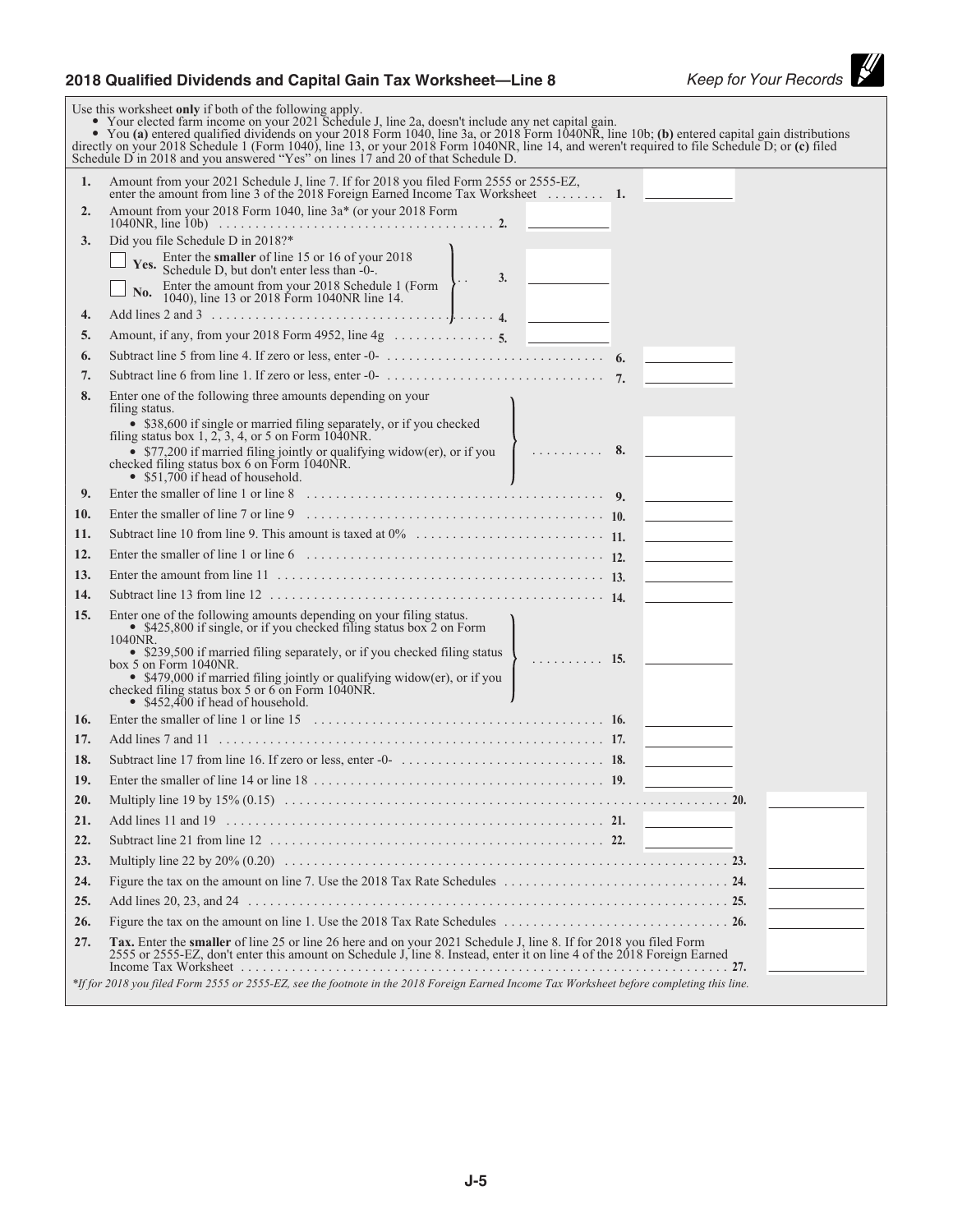#### **2018 Foreign Earned Income Tax Worksheet—Line 8** *Keep for Your Records*

Use this worksheet if you claimed the foreign earned income exclusion or housing exclusion on your 2018 Form 1040 using Form 2555 or 2555-EZ. However, if Schedule J, line 7, is zero or less, don't complete this worksheet.

| 2a. Enter the amount from your (and your spouse's, if filing jointly) 2018 Form 2555, lines 45 and 50,                                                                                                                                                                                                                 |  |
|------------------------------------------------------------------------------------------------------------------------------------------------------------------------------------------------------------------------------------------------------------------------------------------------------------------------|--|
| <b>b.</b> Enter the total amount of any itemized deductions or exclusions you could not claim for 2018                                                                                                                                                                                                                 |  |
| c. Subtract line 2b from line 2a. If zero or less, enter $-0$ $\ldots$ $\ldots$ $\ldots$ $\ldots$ $\ldots$ $\ldots$ $\ldots$ $\ldots$ $\ldots$ $\ldots$                                                                                                                                                                |  |
|                                                                                                                                                                                                                                                                                                                        |  |
| 4. Figure the tax on the amount on line 3. Use the 2018 Tax Rate Schedules, the 2018 Qualified<br>Dividends and Capital Gain Tax Worksheet,* or the 2018 Schedule D Tax Worksheet in the 2018<br>Schedule D instructions,* whichever applies $\dots \dots \dots \dots \dots \dots \dots \dots \dots \dots \dots \dots$ |  |
|                                                                                                                                                                                                                                                                                                                        |  |
| <b>6.</b> Subtract line 5 from line 4. Enter the result. If zero or less, enter -0-. Also include this amount on                                                                                                                                                                                                       |  |

*\* Enter the amount from line 3 above on line 1 of the 2018 Qualified Dividends and Capital Gain Tax Worksheet or the 2018 Schedule D Tax Worksheet if you use either of those worksheets to figure the tax on line 4 above. Complete the rest of that worksheet through line 6 (line 10 if you use the Schedule D Tax Worksheet). Next, you must determine if you had a capital gain excess. To find out if you had a capital gain excess, subtract the amount from your 2021 Schedule J, line 7, from line 6 of your 2018 Qualified Dividends and Capital Gain Tax Worksheet (line 10 of your 2018 Schedule D Tax Worksheet). If the result is more than zero, that amount is your capital gain excess.*

*If you didn't have a capital gain excess, complete the rest of either of those worksheets according to the worksheet's instructions. Then complete lines 5 and 6 above.*

*If you had a capital gain excess, complete a second 2018 Qualified Dividends and Capital Gain Tax Worksheet or 2018 Schedule D Tax Worksheet (whichever applies) as instructed above but in its entirety and with the following additional modifications. Then complete lines 5 and 6 above. These modifications are to be made only for purposes of filling out the 2018 Foreign Earned Income Tax Worksheet above.*

*1. Reduce (but not below zero) the amount you would otherwise enter on line 3 of your 2018 Qualified Dividends and Capital Gain Tax Worksheet or line 9 of your 2018 Schedule D Tax Worksheet by your capital gain excess.* 

*2. Reduce (but not below zero) the amount you would otherwise enter on line 2 of your 2018 Qualified Dividends and Capital Gain Tax Worksheet or line 6 of your 2018 Schedule D Tax Worksheet by any of your capital gain excess not used in (1) above.*

*3. Reduce (but not below zero) the amount on your 2018 Schedule D (Form 1040), line 18, by your capital gain excess.*

*4. Include your capital gain excess as a loss on line 16 of your 2018 Unrecaptured Section 1250 Gain Worksheet in the 2018 Instructions for Schedule D (Form 1040).*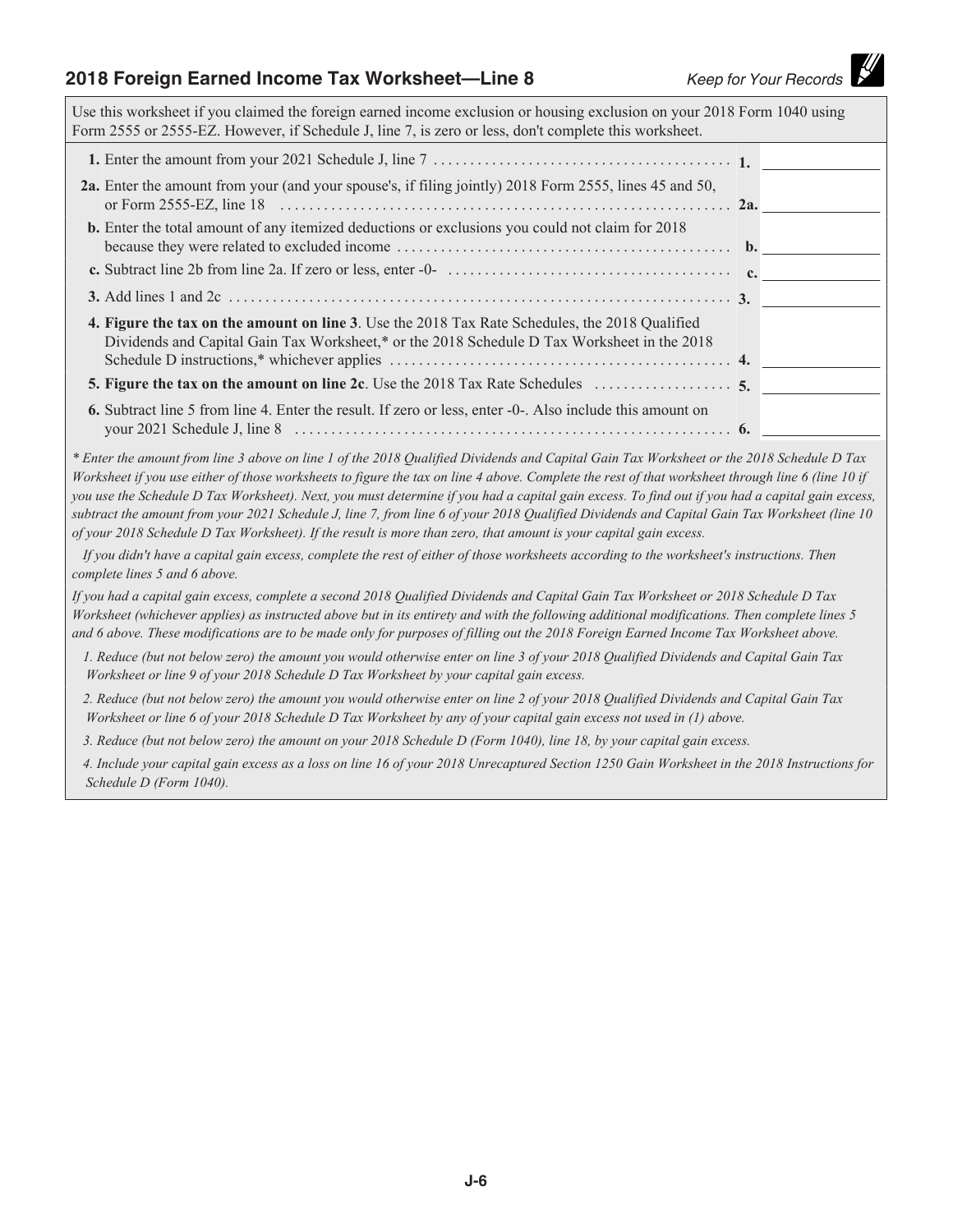If you used Schedule J to figure your tax for:

• 2020 (that is, you entered the amount from the 2020 Schedule J, line 23, on your 2020 Form 1040 or 1040-SR, line 16; 2020 Form 1040-NR, line 16; or 2020 Form 1040-X, line 6), enter on line 9 the amount from your 2020 Schedule J, line 15; or

• 2019 but not 2020, enter on line 9 the amount from your 2019 Schedule J, line 3.

If you figured your tax for both 2019 and 2020 without using Schedule J, enter on line 9 the taxable income from your 2019 tax return (or as previously adjusted by the IRS or corrected on an amended return). But if that amount is zero or less, complete the worksheet below to figure the amount to enter on line 9.

If you didn't file a tax return for 2019, use the amount you would have reported as your taxable income had you been required to file a tax return. Be sure to keep all your records for 2019 until at least 3 years after April 15, 2022 (or the date you file your 2021 tax return, if later).

#### **Instructions for 2019 Taxable Income Worksheet**

**Line 2.** Any net capital loss deduction on your 2019 Schedule D, line 21, isn't allowed for income averaging purposes

to the extent it didn't reduce your capital loss carryover to 2020. This could happen if the taxable income—shown on your 2019 Form 1040 or 1040-SR, line 11b, your 2019 Form 1040-NR-EZ, line 14, or your 2019 Form 1040-NR, line 41 (or as previously adjusted)—was less than zero. Enter on line 2 the amount by which your 2019 capital loss carryover to 2020 (the sum of your short- and long-term capital loss carryovers) exceeds the excess of the loss on your 2019 Schedule D, line 16, over the loss on your 2019 Schedule D, line 21. If you had any NOL carrybacks to 2019, be sure you refigured your 2019 capital loss carryover to 2020.

**Line 3.** If you had an NOL for 2019, enter the amount of that NOL from the 2019 Form 1045, Schedule A, line 25, you filed with Form 1045 or Form 1040-X. If you didn't have an NOL for 2019, enter the portion, if any, of the NOL carryovers and carrybacks to 2019 that weren't used in 2019 and were carried to years after 2019.

*Example.* John Farmington didn't use income averaging for 2018, 2019, or 2020. The taxable income on his 2019 Form 1040, line 11b, is a negative \$29,900. The deduction for exemptions has been suspended. John subtracts from the \$29,900 loss the \$0 deduction for the suspended exemptions. The result is a negative \$29,900, John's 2019 taxable income, which he enters as a positive amount on line 1 of the 2019 Taxable Income Worksheet.

When John filed his 2019 tax return, he had a \$3,000 net capital loss deduction on Schedule D, line 21 (which was also entered on Form 1040, line 6), and a \$7,000 loss on Schedule D, line 16 (as adjusted). He also had a \$7,000 capital loss carryover to 2020.

John adds the \$3,000 from Schedule D, line 21, and the \$7,000 capital loss carryover. He subtracts from the \$10,000 result the \$7,000 loss on his Schedule D, line 16, and enters \$3,000 on line 2 of the worksheet.

John enters \$14,700 on line 3 of the worksheet, the 2019 NOL from his 2019 Form 1045, Schedule A, line 25. Of the \$29,900 negative taxable income, the \$0 deduction for the suspended exemptions, the \$3,000 capital loss deduction, and his \$12,200 standard deduction weren't allowed in figuring the NOL. John had a \$14,700 loss on his 2019 Schedule F, the only other item on his 2019 tax return.

John enters \$17,700 (the \$3,000 line 2 amount plus the \$14,700 line 3 amount) on line 4 and \$12,200 (the \$29,900 line 1 amount minus the \$17,700 line 4 amount) on line 5. He enters \$12,200 as a negative amount on Schedule J, line 9. He enters \$6,000 on Schedule J, line 10, and a negative \$6,200 on Schedule J, line 11. If he uses Schedule J to figure his tax for 2022, he will enter the negative \$6,200 amount on his 2022 Schedule J as his 2019 taxable income for income averaging purposes.

## **2019 Taxable Income Worksheet—Line 9** *Keep for Your Records*

the instructions above before completing this worksheet.

Complete this worksheet if you **didn't** use Schedule J to figure your tax for 2020 and your 2019 taxable income was zero or less. See

| the modulums above before completing this worksheet.                                                                                                                                                                                                                |  |
|---------------------------------------------------------------------------------------------------------------------------------------------------------------------------------------------------------------------------------------------------------------------|--|
| 1. Figure the taxable income from your 2019 tax return (or as previously adjusted) without limiting it to<br>zero. If you had an NOL for 2019, <b>don't</b> include any NOL carryovers or carrybacks to 2019. Enter the                                             |  |
| 2. If there is a loss on your 2019 Schedule D, line 21, add that loss (as a positive<br>amount) and your 2019 capital loss carryover to 2020. Subtract from that sum the<br>amount of the loss on your 2019 Schedule D, line 16, and enter the result $\dots \dots$ |  |
| 3. If you had an NOL for 2019, enter it as a positive amount. Otherwise, enter as a<br>positive amount the portion, if any, of the NOL carryovers and carrybacks to 2019                                                                                            |  |
| 4. Add lines 2 and 3                                                                                                                                                                                                                                                |  |
| 5. Subtract line 4 from line 1. Enter the result as a <b>negative</b> amount on Schedule J, line $9$                                                                                                                                                                |  |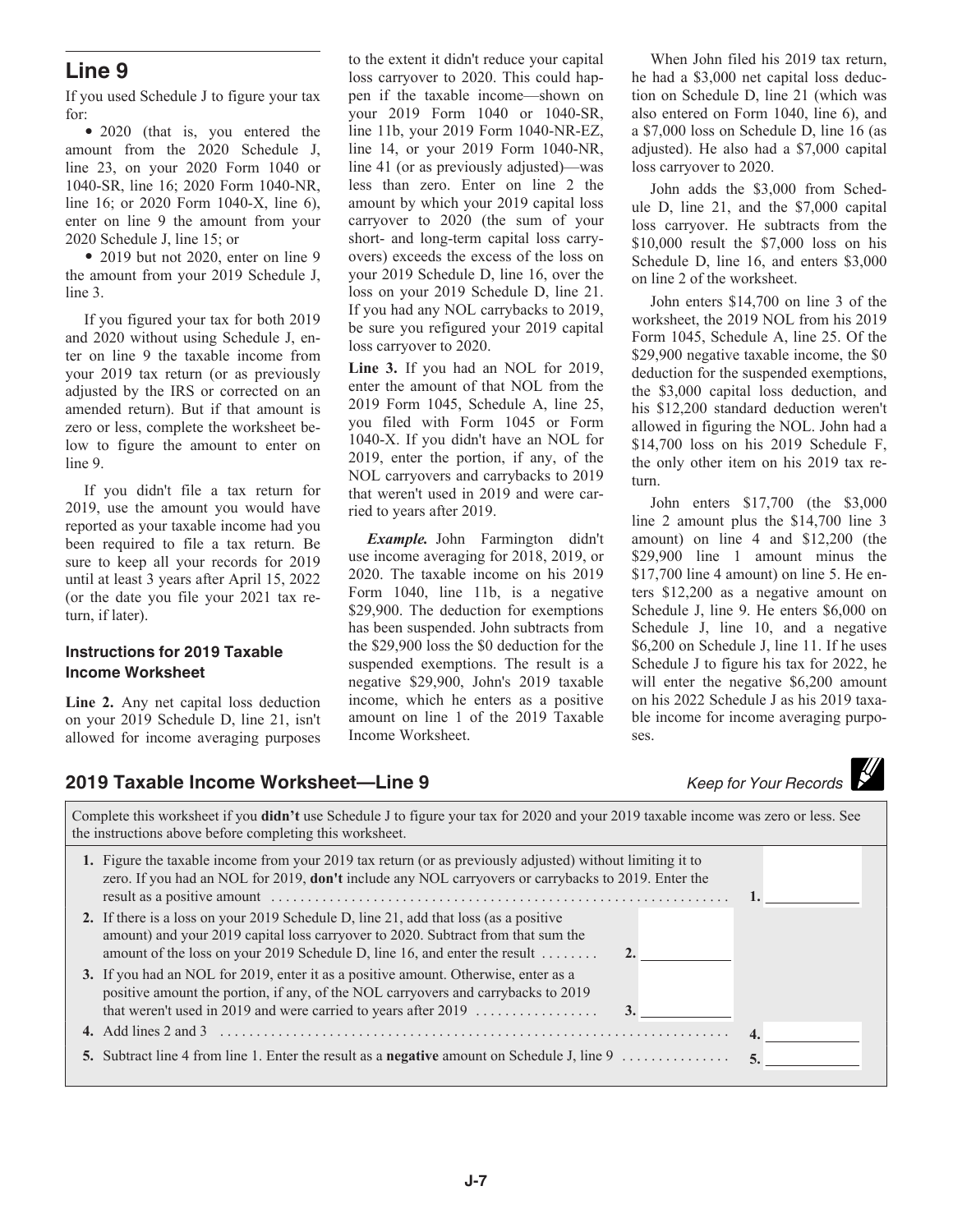If line 11 is zero or less, enter -0- on line 12. Otherwise, figure the tax on the amount on line 11 using:

• The 2019 Tax Rate Schedules below;

• The 2019 Oualified Dividends and Capital Gain Tax Worksheet, later;

• The 2019 Schedule D Tax Worksheet in the 2019 Schedule D instructions (but use the 2019 Tax Rate Schedules below when figuring the tax on the

#### **2019 Tax Rate Schedules—Line 12**

Schedule D Tax Worksheet, lines 42 and 44); or

• The 2019 Foreign Earned Income Tax Worksheet, later.

If your elected farm income includes net capital gain, you must use the 2019 Schedule D Tax Worksheet to figure the tax on the amount on line 11. However, if you filed Form 2555 for 2019, you must first complete the 2019 Foreign Earned Income Tax Worksheet, and then use the 2019 Schedule D Tax Worksheet to figure the tax on the amount on line 3 of the Foreign Earned Income Tax Worksheet.

When completing the Schedule D Tax Worksheet, you must allocate 1/3 of the amount on Schedule J, line 2b (and 1/3 of the amount on line 2c, if any) to 2019. If for 2019 you had a capital loss that resulted in a capital loss carryover to 2020, don't reduce the elected farm income allocated to 2019 by any part of the carryover.

|                                                        |                    | <b>Schedule X—Use</b> if your 2019 filing status was <b>Single</b> or you<br>checked filing status box 2 on Form 1040-NR. |                  |        |                           |                                                        |                    | or you checked filing status box 5 on Form 1040-NR.              |                   |        | Schedule Y-2—Use if your 2019 filing status was Married filing separately |
|--------------------------------------------------------|--------------------|---------------------------------------------------------------------------------------------------------------------------|------------------|--------|---------------------------|--------------------------------------------------------|--------------------|------------------------------------------------------------------|-------------------|--------|---------------------------------------------------------------------------|
| <b>If</b><br>Schedule J,<br>line $11$ , is:<br>$Over-$ | But not<br>$over-$ | Enter on<br>Schedule J,<br>line 12                                                                                        |                  |        | of the<br>amount<br>over- | If<br>Schedule J,<br>line $11$ , is:<br>$Over-$        | But not<br>$over-$ | Enter on<br>Schedule J,<br>line 12                               |                   |        | of the amount<br>$over-$                                                  |
| \$0                                                    | \$9,700            | .                                                                                                                         |                  | 10%    | \$0                       | $\$0$                                                  | \$9,700            | .                                                                |                   | 10%    | \$0                                                                       |
| 9,700                                                  | 39,475             | \$970.00                                                                                                                  | $^+$             | 12%    | 9,700                     |                                                        | 9,700 39,475       | \$970.00                                                         | $^+$              | 12%    | 9,700                                                                     |
| 39,475                                                 | 84,200             | 4,543.00                                                                                                                  | $^+$             | 22%    | 39,475                    | 39,475                                                 | 84,200             | 4,543.00                                                         | $^+$              | 22%    | 39,475                                                                    |
|                                                        | 84,200 160,725     | 14,382.50                                                                                                                 | $\boldsymbol{+}$ | 24%    | 84,200                    |                                                        | 84,200 160,725     | 14,382.50                                                        | $^+$              | 24%    | 84,200                                                                    |
|                                                        | 160,725 204,100    | 32,748.50                                                                                                                 | $\boldsymbol{+}$ | 32%    | 160,725                   |                                                        | 160,725 204,100    | 32,748.50                                                        | $^+$              | 32%    | 160,725                                                                   |
|                                                        | 204,100 510,300    | 46,628.50                                                                                                                 | $\, +$           | 35%    | 204,100                   |                                                        | 204,100 306,175    | 46,628.50                                                        | $\qquad \qquad +$ | 35%    | 204,100                                                                   |
|                                                        | $510,300$          | 153,798.50                                                                                                                | $+$              | 37%    | 510,300                   | 306,175                                                | $\dots\dots\dots$  | 82,354.75                                                        | $^+$              | 37%    | 306,175                                                                   |
| status box 5 or 6 on Form 1040-NR.                     |                    | Schedule Y-1-Use if your 2019 filing status was Married<br>filing jointly or Qualifying widow(er) or you checked filing   |                  |        |                           |                                                        |                    | Schedule Z—Use if your 2019 filing status was Head of household. |                   |        |                                                                           |
| If<br>Schedule J.<br>line $11$ , is:<br>$Over-$        | But not<br>over-   | Enter on<br>Schedule J,<br>line 12                                                                                        |                  |        | of the<br>amount<br>over- | <b>If</b><br>Schedule J.<br>line $11$ , is:<br>$Over-$ | But not<br>$over-$ | Enter on<br>Schedule J,<br>line 12                               |                   |        | of the amount<br>$over-$                                                  |
|                                                        | \$0 \$19,400       | .                                                                                                                         |                  | $10\%$ | <b>\$0</b>                |                                                        | \$0 \$13,850       | .                                                                |                   | $10\%$ | \$0                                                                       |
|                                                        | 19,400 78,950      | \$1,940.00                                                                                                                | $\boldsymbol{+}$ | 12%    | 19,400                    |                                                        | 13,850 52,850      | \$1,385.00                                                       | $^+$              | 12%    | 13,850                                                                    |
|                                                        | 78,950 168,400     | 9,086.00                                                                                                                  | $\boldsymbol{+}$ | 22%    | 78,950                    |                                                        | 52,850 84,200      | 6,065.00                                                         | $\! + \!\!\!\!$   | 22%    | 52,850                                                                    |
|                                                        | 168,400 321,450    | 28,765.00                                                                                                                 | $^+$             | 24%    | 168,400                   |                                                        | 84,200 160,700     | 12,962.00                                                        | $\qquad \qquad +$ | 24%    | 84,200                                                                    |
|                                                        | 321,450 408,200    | 65,497.00                                                                                                                 | $\boldsymbol{+}$ | 32%    | 321,450                   |                                                        | 160,700 204,100    | 31,322.00                                                        | $\! + \!\!\!\!$   | 32%    | 160,700                                                                   |
|                                                        | 408,200 612,350    | 93,257.00                                                                                                                 | $^+$             | 35%    | 408,200                   |                                                        | 204,100 510,300    | 45,210.00                                                        | $^{+}$            | 35%    | 204,100                                                                   |
|                                                        | $612,350$          | 164,709.50                                                                                                                | $\,+\,$          | 37%    | 612,350                   |                                                        | 510,300            | 152,380.00                                                       |                   | 37%    | 510,300                                                                   |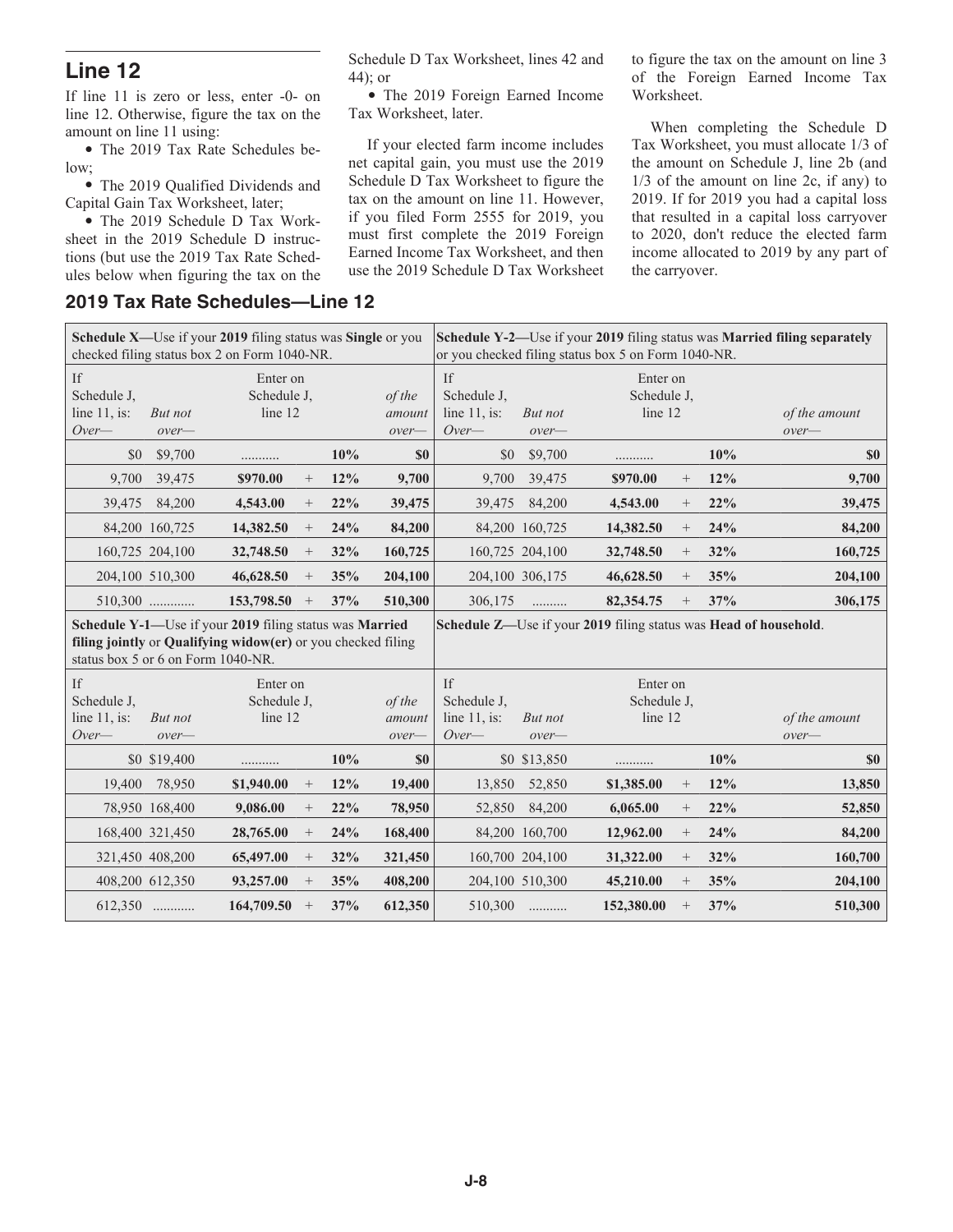# **2019 Qualified Dividends and Capital Gain Tax Worksheet—Line 12** *Keep for Your Records*

|     | Use this worksheet only if both of the following apply.<br>• Your elected farm income on your 2021 Schedule J, line 2a, doesn't include any net capital gain.<br>• You (a) entered qualified dividends on your 2019 Form 1040 or 1040-SR, line 3a (or 2019 Form 1040-NR, line 10b); (b) entered capital gain<br>distributions directly on your 2019 Form 1040 or 1040-SR, line 6 (or your 2019 Form 1040-NR, line 14), and weren't required to file Schedule D; or<br>(c) filed Schedule D in 2019 and you answered "Yes" on lines 17 and 20 of that Schedule D. |
|-----|------------------------------------------------------------------------------------------------------------------------------------------------------------------------------------------------------------------------------------------------------------------------------------------------------------------------------------------------------------------------------------------------------------------------------------------------------------------------------------------------------------------------------------------------------------------|
| 1.  | Amount from your 2021 Schedule J, line 11. If for 2019 you filed Form 2555, enter the                                                                                                                                                                                                                                                                                                                                                                                                                                                                            |
| 2.  | Amount from your 2019 Form 1040 or 1040-SR, line 3a* (or 2019)                                                                                                                                                                                                                                                                                                                                                                                                                                                                                                   |
| 3.  | Did you file Schedule D in 2019?*                                                                                                                                                                                                                                                                                                                                                                                                                                                                                                                                |
|     | Yes. Enter the <b>smaller</b> of line 15 or 16 of your 2019<br>Schedule D, but don't enter less than -0-.                                                                                                                                                                                                                                                                                                                                                                                                                                                        |
|     | Enter the amount from your 2019 Form 1040 or $\cdot$ .<br>3.<br>No. 1040-SR, line 6 (or 2019 Form 1040-NR,                                                                                                                                                                                                                                                                                                                                                                                                                                                       |
|     | line $14$ ).                                                                                                                                                                                                                                                                                                                                                                                                                                                                                                                                                     |
| 4.  |                                                                                                                                                                                                                                                                                                                                                                                                                                                                                                                                                                  |
| 5.  |                                                                                                                                                                                                                                                                                                                                                                                                                                                                                                                                                                  |
| 6.  |                                                                                                                                                                                                                                                                                                                                                                                                                                                                                                                                                                  |
| 7.  |                                                                                                                                                                                                                                                                                                                                                                                                                                                                                                                                                                  |
| 8.  | Enter one of the following three amounts depending on your<br>filing status.                                                                                                                                                                                                                                                                                                                                                                                                                                                                                     |
|     | • \$39,375 if single or married filing separately, or if you checked<br>filing status box $1, 2, 3, 4$ , or 5 on Form 1040-NR.                                                                                                                                                                                                                                                                                                                                                                                                                                   |
|     | • \$78,750 if married filing jointly or qualifying widow(er) or if you $\left\{\n\begin{array}{c}\n\dots \\ \dots \\ \end{array}\n\right\}$ .<br>• $$52,750$ if head of household.                                                                                                                                                                                                                                                                                                                                                                               |
| 9.  |                                                                                                                                                                                                                                                                                                                                                                                                                                                                                                                                                                  |
| 10. | <u> 1990 - Jan Barbara Barat, p</u>                                                                                                                                                                                                                                                                                                                                                                                                                                                                                                                              |
| 11. |                                                                                                                                                                                                                                                                                                                                                                                                                                                                                                                                                                  |
| 12. | the control of the control of                                                                                                                                                                                                                                                                                                                                                                                                                                                                                                                                    |
| 13. |                                                                                                                                                                                                                                                                                                                                                                                                                                                                                                                                                                  |
| 14. |                                                                                                                                                                                                                                                                                                                                                                                                                                                                                                                                                                  |
| 15. | Enter one of the following amounts depending on your filing status:                                                                                                                                                                                                                                                                                                                                                                                                                                                                                              |
|     | • \$434,550 if single, or if you checked filing status box 2 on Form<br>$1040-NR$ .                                                                                                                                                                                                                                                                                                                                                                                                                                                                              |
|     | • \$244,425 if married filing separately, or if you checked filing                                                                                                                                                                                                                                                                                                                                                                                                                                                                                               |
|     | status box 5 on Form 1040-NR.                                                                                                                                                                                                                                                                                                                                                                                                                                                                                                                                    |
|     | • \$488,850 if married filing jointly or qualifying widow(er), or if you checked filing status box 5 or 6 on Form 1040-NR.<br>• \$461,700 if head of household.                                                                                                                                                                                                                                                                                                                                                                                                  |
| 16. |                                                                                                                                                                                                                                                                                                                                                                                                                                                                                                                                                                  |
| 17. |                                                                                                                                                                                                                                                                                                                                                                                                                                                                                                                                                                  |
| 18. | Subtract line 17 from line 16. If zero or less, enter -0-<br>18.                                                                                                                                                                                                                                                                                                                                                                                                                                                                                                 |
| 19. |                                                                                                                                                                                                                                                                                                                                                                                                                                                                                                                                                                  |
| 20. |                                                                                                                                                                                                                                                                                                                                                                                                                                                                                                                                                                  |
| 21. | Add lines 11 and 19 $\ldots$ $\ldots$ $\ldots$ $\ldots$ $\ldots$ $\ldots$ $\ldots$ $\ldots$ $\ldots$ $\ldots$ $\ldots$ $\ldots$ $\ldots$ $\ldots$ $\ldots$ $\ldots$ $\ldots$ $\ldots$ $\ldots$ $\ldots$ $\ldots$ $\ldots$ $\ldots$ $\ldots$                                                                                                                                                                                                                                                                                                                      |
| 22. |                                                                                                                                                                                                                                                                                                                                                                                                                                                                                                                                                                  |
| 23. |                                                                                                                                                                                                                                                                                                                                                                                                                                                                                                                                                                  |
| 24. | the company of the company of                                                                                                                                                                                                                                                                                                                                                                                                                                                                                                                                    |
| 25. | <u> 1989 - Johann Barnett, fransk kong</u>                                                                                                                                                                                                                                                                                                                                                                                                                                                                                                                       |
| 26. |                                                                                                                                                                                                                                                                                                                                                                                                                                                                                                                                                                  |
| 27. | Tax. Enter the smaller of line 25 or line 26 here and on your 2021 Schedule J, line 12. If for 2019 you filed Form<br>2555, don't enter this amount on Schedule J, line 12. Instead, enter it on line 4 of the 2019 Foreign Earned Income                                                                                                                                                                                                                                                                                                                        |
|     | * If for 2019 you filed Form 2555, see the footnote in the 2019 Foreign Earned Income Tax Worksheet before completing this line.                                                                                                                                                                                                                                                                                                                                                                                                                                 |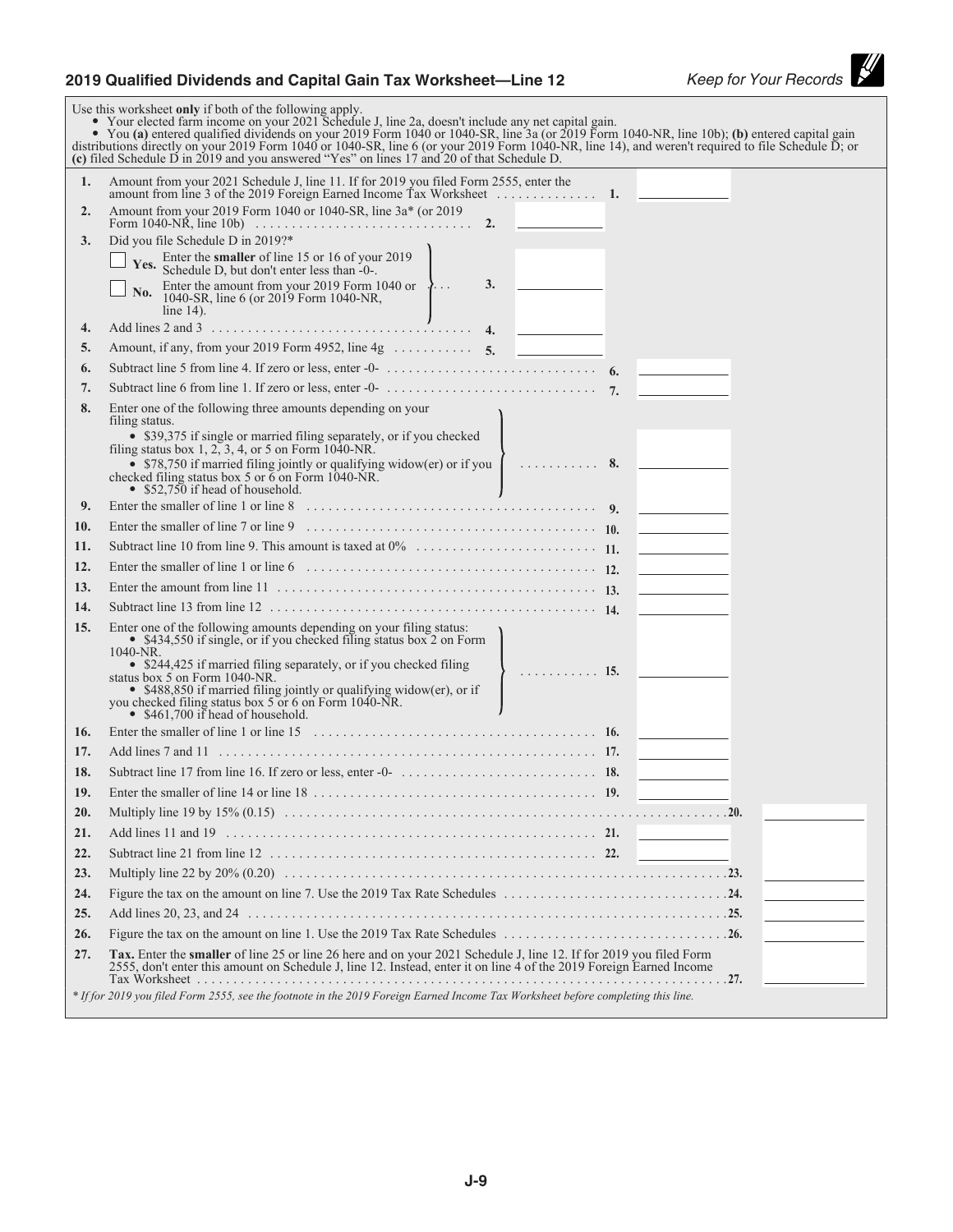### **2019 Foreign Earned Income Tax Worksheet—Line 12** *Keep for Your Records*

| Use this worksheet if you claimed the foreign earned income exclusion or housing exclusion on your 2019 Form 1040 or 1040-SR using Form 2555. However, if Schedule J, line 11, is zero or less, don't complete this worksheet. |  |
|--------------------------------------------------------------------------------------------------------------------------------------------------------------------------------------------------------------------------------|--|
|                                                                                                                                                                                                                                |  |
| 2a. Enter the amount from your (and your spouse's, if filing jointly) 2019 Form 2555, lines 45 and                                                                                                                             |  |
| <b>b.</b> Enter the total amount of any itemized deductions or exclusions you could not claim for 2019                                                                                                                         |  |
| c. Subtract line 2b from line 2a. If zero or less, enter $-0$ $\ldots$ $\ldots$ $\ldots$ $\ldots$ $\ldots$ $\ldots$ $\ldots$ $\ldots$ $\ldots$ $\ldots$                                                                        |  |
|                                                                                                                                                                                                                                |  |
| 4. Figure the tax on the amount on line 3. Use the 2019 Tax Rate Schedules, the 2019 Qualified<br>Dividends and Capital Gain Tax Worksheet,* or the 2019 Schedule D Tax Worksheet in the 2019                                  |  |
|                                                                                                                                                                                                                                |  |
| <b>6.</b> Subtract line 5 from line 4. Enter the result. If zero or less, enter -0-. Also include this amount on                                                                                                               |  |

*\* Enter the amount from line 3 above on line 1 of the 2019 Qualified Dividends and Capital Gain Tax Worksheet or the 2019 Schedule D Tax Worksheet if you use either of those worksheets to figure the tax on line 4 above. Complete the rest of that worksheet through line 6 (line 10 if you use the Schedule D Tax Worksheet). Next, you must determine if you had a capital gain excess. To find out if you had a capital gain excess, subtract the amount from your 2021 Schedule J, line 11, from line 6 of your 2019 Qualified Dividends and Capital Gain Tax Worksheet (line 10 of your 2019 Schedule D Tax Worksheet). If the result is more than zero, that amount is your capital gain excess.*

*If you didn't have a capital gain excess, complete the rest of either of those worksheets according to the worksheet's instructions. Then complete lines 5 and 6 above.*

*If you had a capital gain excess, complete a second 2019 Qualified Dividends and Capital Gain Tax Worksheet or 2019 Schedule D Tax Worksheet (whichever applies) as instructed above but in its entirety and with the following additional modifications. Then complete lines 5 and 6 above. These modifications are to be made only for purposes of filling out the 2019 Foreign Earned Income Tax Worksheet above.*

*1. Reduce (but not below zero) the amount you would otherwise enter on line 3 of your 2019 Qualified Dividends and Capital Gain Tax Worksheet or line 9 of your 2019 Schedule D Tax Worksheet by your capital gain excess.* 

*2. Reduce (but not below zero) the amount you would otherwise enter on line 2 of your 2019 Qualified Dividends and Capital Gain Tax Worksheet or line 6 of your 2019 Schedule D Tax Worksheet by any of your capital gain excess not used in (1) above.*

*3. Reduce (but not below zero) the amount on your 2019 Schedule D (Form 1040), line 18, by your capital gain excess.*

*4. Include your capital gain excess as a loss on line 16 of your 2019 Unrecaptured Section 1250 Gain Worksheet in the 2019 Instructions for Schedule D (Form 1040).*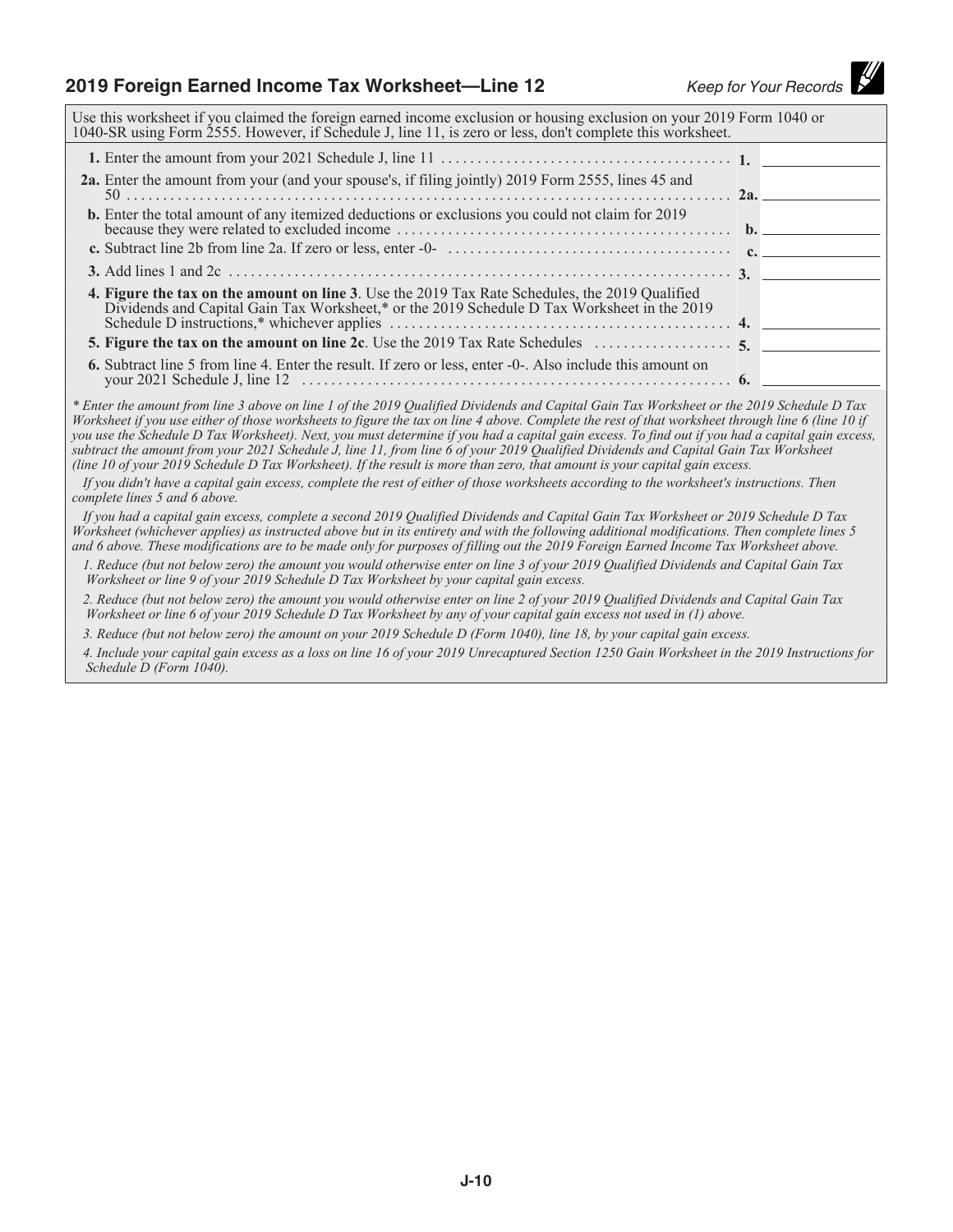If you used Schedule J to figure your tax for 2020 (that is, you entered the amount from the 2020 Schedule J, line 23, on your 2020 Form 1040 or 1040-SR, line 16; on your 2020 Form 1040-NR, line 16; or on Form 1040-X, line 6 for 2020), enter on line 13 the amount from your 2020 Schedule J, line 3.

If you didn't use Schedule J to figure your tax for 2020, enter on line 13 the taxable income from your 2020 tax return (or as previously adjusted by the IRS or corrected on an amended return). But if that amount is zero or less, complete the worksheet below to figure the amount to enter on line 13.

If you didn't file a tax return for 2020, use the amount you would have reported as your taxable income had you been required to file a tax return. Be sure to keep all your records for 2020 until at least 3 years after April 15, 2022 (or the date you file your 2021 tax return, if later).

#### **Instructions for 2020 Taxable Income Worksheet**

**Line 2.** Any net capital loss deduction on your 2020 Schedule D, line 21, isn't allowed for income averaging purposes to the extent it didn't reduce your capital loss carryover to 2021. This could happen if the taxable income—shown on your 2020 Form 1040 or 1040-SR, line 15, or your 2020 Form 1040-NR,

line 15 (or as previously adjusted)—would have been less than zero if you could have entered a negative amount on that line. Enter on line 2 the amount by which your 2020 capital loss carryover to 2021 (the sum of your short- and long-term capital loss carryovers) exceeds the excess of the loss on your 2020 Schedule D, line 16, over the loss on your 2020 Schedule D, line 21.

**Line 3.** If you had an NOL for 2020, enter the amount of that NOL from the 2020 Form 1045, Schedule A, line 24, you filed with Form 1045 or Form 1040-X. If you didn't have an NOL for 2020, enter the portion, if any, of the NOL carryovers and carrybacks to 2020 that weren't used in 2020 and were carried to years after 2020.

*Example.* John Farmington didn't use income averaging for 2018, 2019, or 2020. The taxable income on his 2020 Form 1040, line 15, would have been a negative \$1,000 if he could have entered a negative number on that line. This amount includes an NOL deduction on his 2020 Schedule 1 (Form 1040), line 8, of \$5,150. The \$5,150 is the portion of the 2019 NOL that was remaining from 2018 to be carried to 2020. See the examples earlier. John's taxable income is limited to zero and he doesn't have an NOL for 2020. The result is a negative \$1,000, John's 2020 taxable income, which he enters as a positive amount on line 1 of the 2020 Taxable Income Worksheet.

When John filed his 2020 tax return, he had a \$3,000 net capital loss deduction on Schedule D, line 21 (which was also entered on Form 1040, line 7); a \$7,000 loss on Schedule D, line 16, and a \$5,000 capital loss carryover to 2021 (his 2020 capital loss carryover to 2021 was \$5,000, not \$4,000, because the amount on his Form 1040, line 15, would have been a negative \$1,000 if he could have entered a negative number on that line). John adds the \$3,000 from Schedule D, line 21, and the \$5,000 carryover. He subtracts from the \$8,000 result the \$7,000 loss on his Schedule D, line 16; and enters \$1,000 on line 2 of the worksheet.

John enters -0- on line 3 of the worksheet because he doesn't have an NOL for 2020 and didn't have an NOL carryover from 2020 available to carry to 2021 and later years. The NOL deduction for 2020 of \$5,150 was reduced to zero because it didn't exceed his modified taxable income of \$7,150. Modified taxable income is figured by adding back the \$3,000 net capital loss deduction to taxable income (figured without regard to the NOL deduction) of \$4,150. John enters \$1,000 on line 4 and \$0 on line 5. He enters \$0 on Schedule J, line 13. He enters \$6,000 on Schedule J, line 14; and \$6,000 on Schedule J, line 15. If he uses Schedule J to figure his tax for 2022, he will enter \$6,000 on his 2022 Schedule J as his 2020 taxable income for income averaging purposes.

## **2020 Taxable Income Worksheet—Line 13** *Keep for Your Records*

| Complete this worksheet if your 2020 taxable income was zero or less. See the instructions above before completing this worksheet.                                                                                                                    |  |  |  |  |  |
|-------------------------------------------------------------------------------------------------------------------------------------------------------------------------------------------------------------------------------------------------------|--|--|--|--|--|
| 1. Figure the taxable income from your 2020 tax return (or as previously adjusted) without limiting it to<br>zero. If you had an NOL for 2020, <b>don't</b> include any NOL carryovers or carrybacks to 2020. Enter the                               |  |  |  |  |  |
| 2. If there is a loss on your 2020 Schedule D, line 21, add that loss (as a positive<br>amount) and your 2020 capital loss carryover to 2021. Subtract from that sum the<br>amount of the loss on your 2020 Schedule D, line 16, and enter the result |  |  |  |  |  |
| 3. If you had an NOL for 2020, enter it as a positive amount. Otherwise, enter as a<br>positive amount the portion, if any, of the NOL carryovers and carrybacks to 2020<br>that weren't used in 2020 and were carried to years after $2020$          |  |  |  |  |  |
| 4. Add lines 2 and 3                                                                                                                                                                                                                                  |  |  |  |  |  |
| 5. Subtract line 4 from line 1. Enter the result as a <b>negative</b> amount on Schedule J, line $13$                                                                                                                                                 |  |  |  |  |  |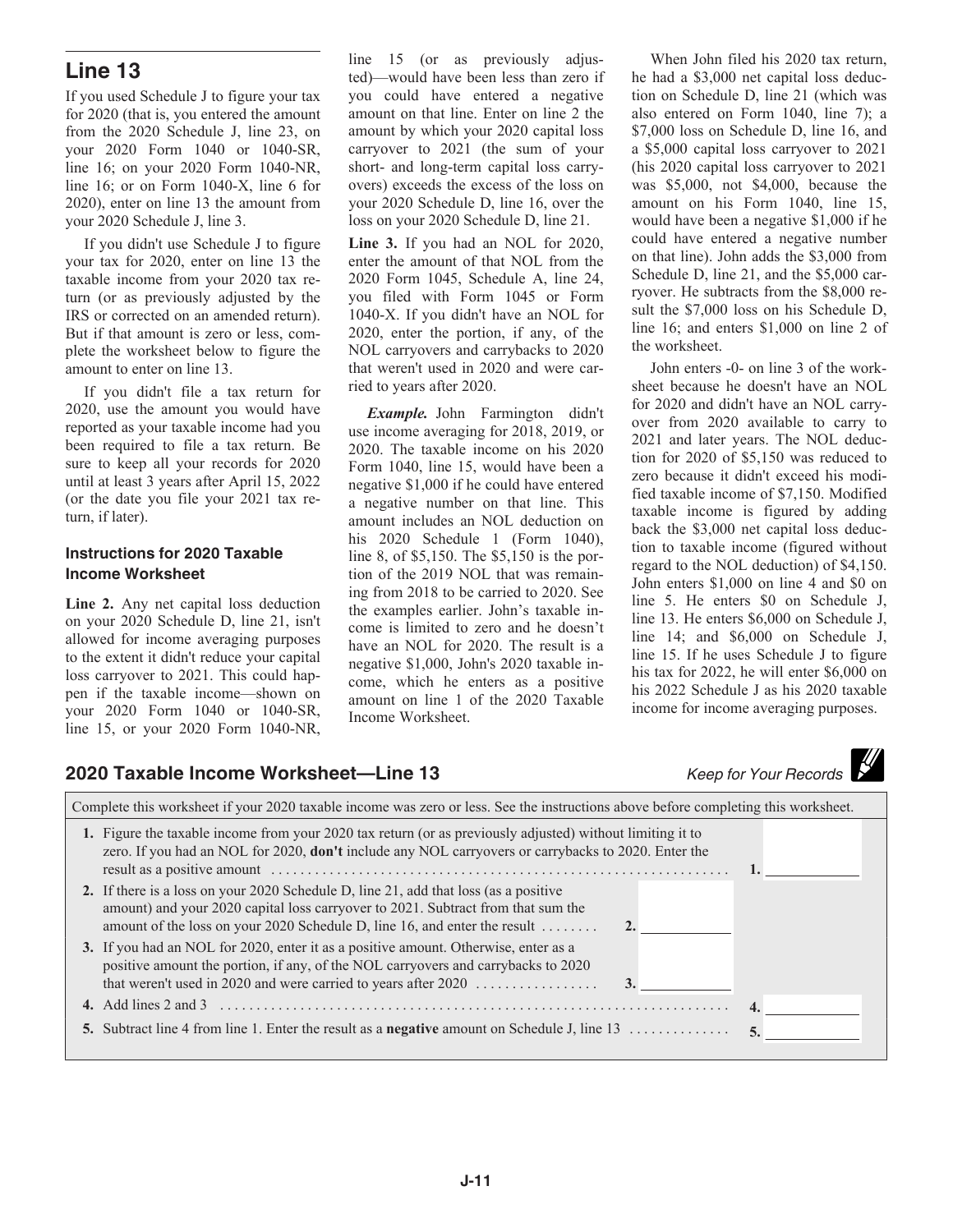If line 15 is zero or less, enter -0- on line 16. Otherwise, figure the tax on the amount on line 15 using:

• The 2020 Tax Rate Schedules below;

• The 2020 Oualified Dividends and Capital Gain Tax Worksheet, later;

• The 2020 Schedule D Tax Worksheet in the 2020 Schedule D instructions (but use the 2020 Tax Rate Schedules when figuring the tax on the Sched-

#### **2020 Tax Rate Schedules—Line 16**

ule D Tax Worksheet, lines 44 and 46); or

• The 2020 Foreign Earned Income Tax Worksheet, later.

If your elected farm income includes net capital gain, you must use the 2020 Schedule D Tax Worksheet to figure the tax on the amount on line 15. However, if you filed Form 2555 for 2020, you must first complete the 2020 Foreign Earned Income Tax Worksheet, and then use the 2020 Schedule D Tax Worksheet to figure the tax on the amount on line 3 of the Foreign Earned Income Tax Worksheet.

When completing the Schedule D Tax Worksheet, you must allocate 1/3 of the amount on Schedule J, line 2b (and 1/3 of the amount on line 2c, if any) to 2020. If for 2020 you had a capital loss that resulted in a capital loss carryover to 2021, don't reduce the elected farm income allocated to 2020 by any part of the carryover.

|                                                         |                 | Schedule X-Use if your 2020 filing status was Single. |                   |     |         |                                                                  |                 |             |                   |     | Schedule Y-2—Use if your 2020 filing status was Married filing separately. |
|---------------------------------------------------------|-----------------|-------------------------------------------------------|-------------------|-----|---------|------------------------------------------------------------------|-----------------|-------------|-------------------|-----|----------------------------------------------------------------------------|
|                                                         |                 |                                                       |                   |     |         |                                                                  |                 |             |                   |     |                                                                            |
| If                                                      |                 | Enter on                                              |                   |     |         | If                                                               |                 | Enter on    |                   |     |                                                                            |
| Schedule J,                                             |                 | Schedule J,                                           |                   |     | of the  | Schedule J,                                                      | But             | Schedule J, |                   |     |                                                                            |
| line $15$ , is:                                         | But not         | line 16                                               |                   |     | amount  | line $15$ , is:                                                  | not             | line 16     |                   |     | of the amount                                                              |
| $Over-$                                                 | over-           |                                                       |                   |     | over-   | $Over-$                                                          | $over-$         |             |                   |     | $over-$                                                                    |
| \$0                                                     | \$9,875         | .                                                     |                   | 10% | \$0     | \$0                                                              | \$9,875         | .           |                   | 10% | \$0                                                                        |
| 9,875                                                   | 40,125          | \$987.50                                              | $\qquad \qquad +$ | 12% | 9,875   | 9,875                                                            | 40,125          | \$987.50    | $^{+}$            | 12% | 9,875                                                                      |
| 40,125                                                  | 85,525          | 4,617.50                                              | $^+$              | 22% | 40,125  |                                                                  | 40,125 85,525   | 4,617.50    | $\! + \!\!\!\!$   | 22% | 40,125                                                                     |
|                                                         | 85,525 163,300  | 14,605.50                                             | $\qquad \qquad +$ | 24% | 85,525  |                                                                  | 85,525 163,300  | 14,605.50   | $\! + \!\!\!\!$   | 24% | 85,525                                                                     |
|                                                         | 163,300 207,350 | 33,271.50                                             | $^+$              | 32% | 163,300 |                                                                  | 163,300 207,350 | 33,271.50   | $\! + \!\!\!\!$   | 32% | 163,300                                                                    |
|                                                         | 207,350 518,400 | 47,367.50                                             | $\qquad \qquad +$ | 35% | 207,350 | 207,350 311,025                                                  |                 | 47,367.50   | $^{+}$            | 35% | 207,350                                                                    |
|                                                         | $518,400$       | 156,235.00                                            | $\,+\,$           | 37% | 518,400 | 311,025                                                          | .               | 83,653.75   | $+$               | 37% | 311,025                                                                    |
| Schedule Y-1—Use if your 2020 filing status was Married |                 |                                                       |                   |     |         | Schedule Z—Use if your 2020 filing status was Head of household. |                 |             |                   |     |                                                                            |
| filing jointly or Qualifying widow(er).                 |                 |                                                       |                   |     |         |                                                                  |                 |             |                   |     |                                                                            |
| <b>If</b>                                               |                 | Enter on                                              |                   |     |         | If                                                               |                 | Enter on    |                   |     |                                                                            |
| Schedule J,                                             |                 | Schedule J,                                           |                   |     | of the  | Schedule J,                                                      | But             | Schedule J, |                   |     |                                                                            |
| line $15$ , is:                                         | But not         | line 16                                               |                   |     | amount  | line $15$ , is:                                                  | not             | line 16     |                   |     | of the amount                                                              |
| $Over-$                                                 | over-           |                                                       |                   |     | over-   | $Over-$                                                          | $over-$         |             |                   |     | $over-$                                                                    |
|                                                         | \$0 \$19,750    | .                                                     |                   | 10% | \$0     |                                                                  | \$0 \$14,100    | .           |                   | 10% | <b>\$0</b>                                                                 |
| 19,750                                                  | 80,250          | \$1,975.00                                            |                   | 12% | 19,750  |                                                                  | 14,100 53,700   | \$1,410.00  | $\! + \!\!\!\!$   | 12% | 14,100                                                                     |
|                                                         | 80,250 171,050  | 9,235.00                                              | $\qquad \qquad +$ | 22% | 80,250  |                                                                  | 53,700 85,500   | 6,162.00    | $\! + \!\!\!\!$   | 22% | 53,700                                                                     |
|                                                         | 171,050 326,600 | 29,211.00                                             | $^+$              | 24% | 171,050 |                                                                  | 85,500 163,300  | 13,158.00   | $\! + \!\!\!\!$   | 24% | 85,500                                                                     |
|                                                         |                 | 66,543.00                                             | $^+$              | 32% | 326,600 |                                                                  | 163,300 207,350 | 31,830.00   | $\! + \!\!\!\!$   | 32% | 163,300                                                                    |
| 326,600 414,700                                         |                 |                                                       |                   |     |         |                                                                  |                 |             |                   |     |                                                                            |
|                                                         | 414,700 622,050 | 94,735.00                                             | $\boldsymbol{+}$  | 35% | 414,700 | 207,350 518,400                                                  |                 | 45,926.00   | $\qquad \qquad +$ | 35% | 207,350                                                                    |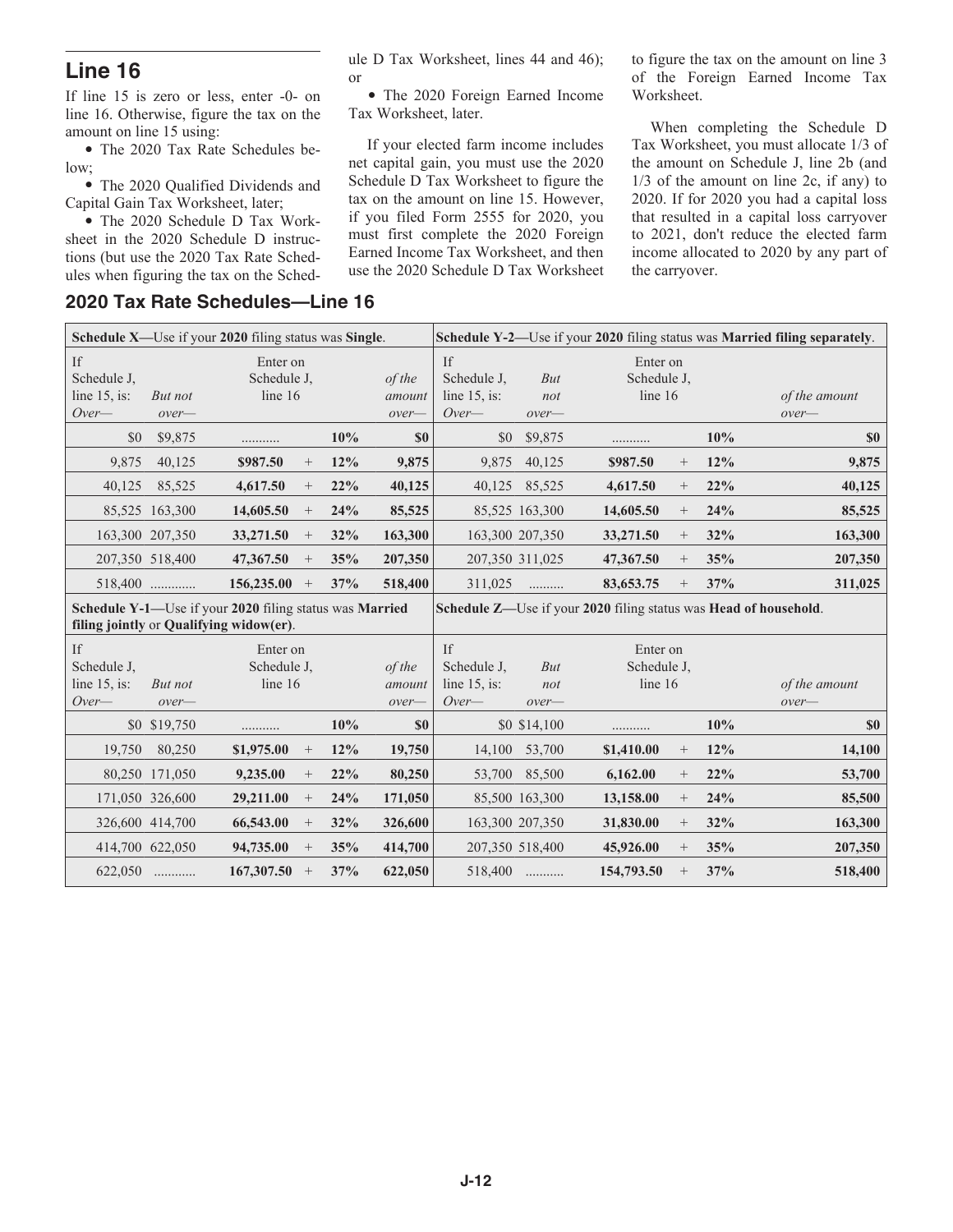#### **2020 Qualified Dividends and Capital Gain Tax Worksheet—Line 16** *Keep for Your Records*

| Keep for Your Records |  |
|-----------------------|--|
|                       |  |

|     | Use this worksheet only if both of the following apply.<br>• Your elected farm income on your 2021 Schedule J, line 2a, doesn't include any net capital gain.<br>• You (a) entered qualified dividends on your 2020 Form 1040, 1040-SR, or 1040-NR, line 3a; (b) entered capital gain distributions directly on<br>your 2020 Form 1040, 1040-SR, or 1040-NR, line 7 and weren't required to file Schedule D; or (c) filed Schedule D in 2020 and you answered<br>"Yes" on lines 17 and 20 of that Schedule D. |
|-----|---------------------------------------------------------------------------------------------------------------------------------------------------------------------------------------------------------------------------------------------------------------------------------------------------------------------------------------------------------------------------------------------------------------------------------------------------------------------------------------------------------------|
| 1.  | Amount from your 2021 Schedule J, line 15. If for 2020 you filed Form 2555, enter the                                                                                                                                                                                                                                                                                                                                                                                                                         |
| 2.  | Amount from your 2020 Form 1040, 1040-SR, or 1040-NR,                                                                                                                                                                                                                                                                                                                                                                                                                                                         |
| 3.  | Did you file Schedule D in 2020?*                                                                                                                                                                                                                                                                                                                                                                                                                                                                             |
|     | Yes. Enter the <b>smaller</b> of line 15 or 16 of your 2020<br>Schedule D, but don't enter less than -0-.                                                                                                                                                                                                                                                                                                                                                                                                     |
|     | 3.<br>Enter the amount from your 2020 Form 1040,<br>No. 1040-SR, or 1040-NR, line 7.                                                                                                                                                                                                                                                                                                                                                                                                                          |
| 4.  |                                                                                                                                                                                                                                                                                                                                                                                                                                                                                                               |
| 5.  |                                                                                                                                                                                                                                                                                                                                                                                                                                                                                                               |
| 6.  | Subtract line 5 from line 4. If zero or less, enter $-0$ -<br>Subtract line 6 from line 1. If zero with $\sim$                                                                                                                                                                                                                                                                                                                                                                                                |
| 7.  |                                                                                                                                                                                                                                                                                                                                                                                                                                                                                                               |
| 8.  | Enter one of the following three amounts depending on your<br>filing status.                                                                                                                                                                                                                                                                                                                                                                                                                                  |
|     | • \$40,000 if single or married filing separately.<br>• \$80,000 if married filing jointly or qualifying widow(er). 8.<br>• $$53,600$ if head of household.                                                                                                                                                                                                                                                                                                                                                   |
| 9.  | <u> The Community of the Community of the Community of the Community of the Community of the Community of the Community of the Community of the Community of the Community of the Community of the Community of the Community of</u>                                                                                                                                                                                                                                                                          |
| 10. |                                                                                                                                                                                                                                                                                                                                                                                                                                                                                                               |
| 11. |                                                                                                                                                                                                                                                                                                                                                                                                                                                                                                               |
| 12. | <u>and the state of the state</u>                                                                                                                                                                                                                                                                                                                                                                                                                                                                             |
| 13. | <u> Alban Alban a San A</u>                                                                                                                                                                                                                                                                                                                                                                                                                                                                                   |
| 14. |                                                                                                                                                                                                                                                                                                                                                                                                                                                                                                               |
| 15. | Enter one of the following amounts depending on your filing status:<br>• $$441,450$ if single.<br>• \$441,450 if single.<br>• \$248,300 if married filing separately.<br>• \$496,600 if married filing jointly or qualifying widow(er).<br>• \$469,050 if head of household.                                                                                                                                                                                                                                  |
| 16. |                                                                                                                                                                                                                                                                                                                                                                                                                                                                                                               |
| 17. | the company of the company                                                                                                                                                                                                                                                                                                                                                                                                                                                                                    |
| 18. | Subtract line 17 from line 16. If zero or less, enter $-0$ - $\ldots$ , $\ldots$ , $\ldots$ , $\ldots$ , $\ldots$ , 18.                                                                                                                                                                                                                                                                                                                                                                                       |
| 19. |                                                                                                                                                                                                                                                                                                                                                                                                                                                                                                               |
| 20. |                                                                                                                                                                                                                                                                                                                                                                                                                                                                                                               |
| 21. |                                                                                                                                                                                                                                                                                                                                                                                                                                                                                                               |
| 22. |                                                                                                                                                                                                                                                                                                                                                                                                                                                                                                               |
| 23. |                                                                                                                                                                                                                                                                                                                                                                                                                                                                                                               |
| 24. |                                                                                                                                                                                                                                                                                                                                                                                                                                                                                                               |
| 25. | <u> 1990 - Jan Alexandria (</u>                                                                                                                                                                                                                                                                                                                                                                                                                                                                               |
| 26. |                                                                                                                                                                                                                                                                                                                                                                                                                                                                                                               |
| 27. | Tax. Enter the smaller of line 25 or line 26 here and on your 2021 Schedule J, line 16. If for 2020 you filed Form<br>2555, don't enter this amount on Schedule J, line 16. Instead, enter it on line 4 of the 2020 Foreign Earned Income                                                                                                                                                                                                                                                                     |
|     | * If for 2020 you filed Form 2555, see the footnote in the 2020 Foreign Earned Income Tax Worksheet before completing this line.                                                                                                                                                                                                                                                                                                                                                                              |